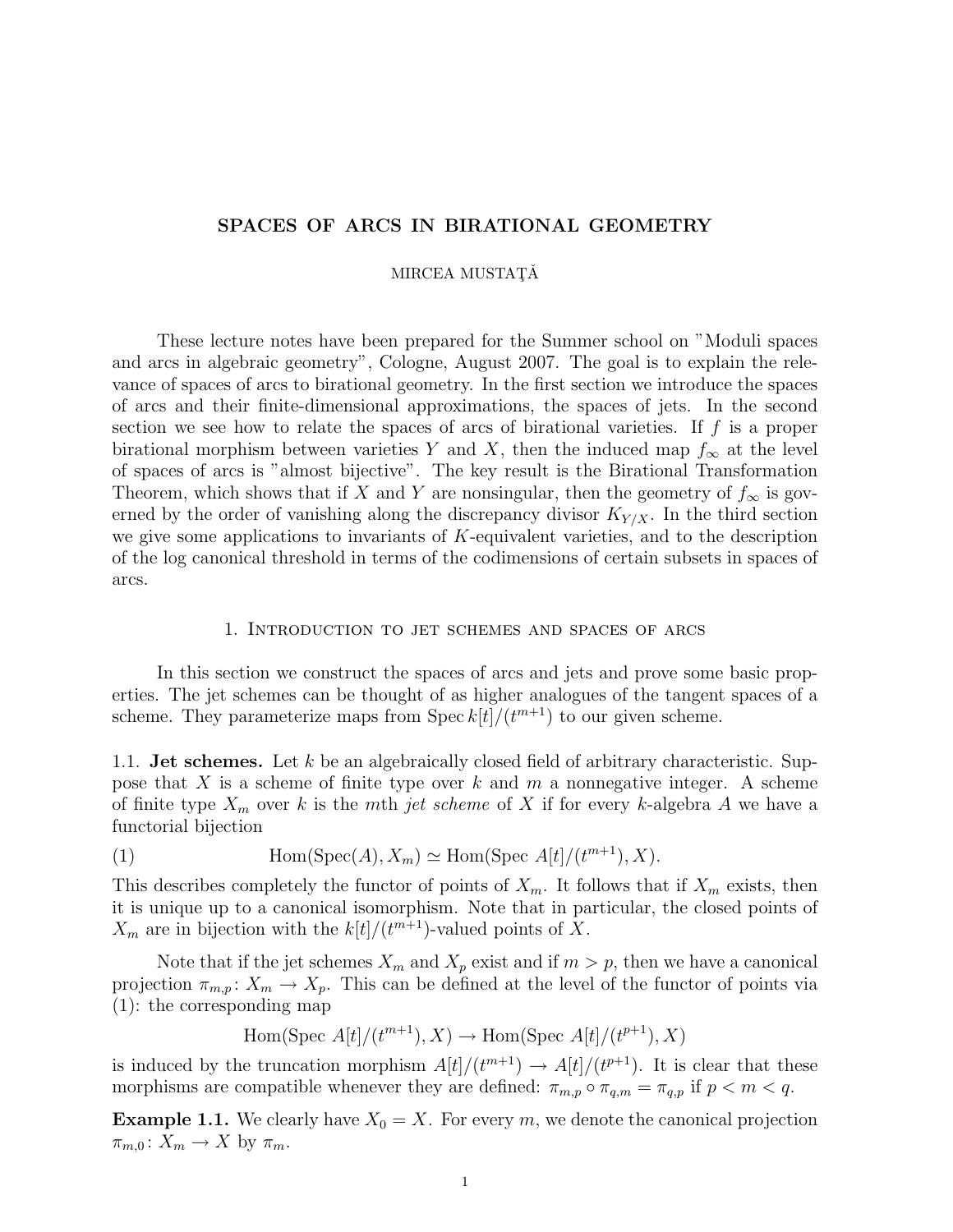### $2\,$  M. MUSTAT $\check{A}$

**Proposition 1.2.** For every X as above and every nonnegative integer m, the mth jet scheme  $X_m$  exists.

Before proving the proposition we give the following lemma.

**Lemma 1.3.** If  $U \subseteq X$  is an open subset and if  $X_m$  exists, then  $U_m = \pi_m^{-1}(U)$ .

*Proof.* Indeed, let A be a k-algebra and let  $\iota_A$ :  $Spec(A) \to Spec A[t]/(t^{m+1})$  be induced by the truncation morphism. Note that a morphism  $f: Spec A[t]/(t^{m+1}) \rightarrow X$  factors through U if and only if the composition  $f \circ \iota_A$  factors through U (factoring through U is a set-theoretic statement). Therefore the assertion of the lemma follows from definitions.  $\Box$ 

*Proof of Proposition 1.2.* Suppose first that X is affine, and consider a closed embedding  $X \nightharpoonup \mathbb{A}^n$  such that X is defined by the ideal  $I = (f_1, \ldots, f_q)$ . For every k-algebra A, giving a morphism Spec  $A[t]/(t^{m+1}) \rightarrow X$  is equivalent with giving a morphism  $\phi: k[x_1,\ldots,x_n]/I \to A[t]/(t^{m+1})$ . Moreover, such a morphism corresponds uniquely to elements  $u_i = \phi(x_i) = \sum_{j=0}^{m} a_{i,j} t^j$  such that  $f_\ell(u_1, \ldots, u_n) = 0$  for every  $\ell$ . We can write

$$
f_{\ell}(u_1,\ldots,u_n) = \sum_{p=0}^m g_{\ell,p}((a_{i,j})_{i,j}) t^p,
$$

for suitable polynomials  $g_{\ell,p}$  depending only on the  $f_{\ell}$ . It follows that  $X_m$  can be defined in  $\mathbb{A}^{(m+1)n}$  by the polynomials  $g_{\ell,p}$  for  $\ell \leq q$  and  $p \leq m$ .

Suppose now that  $X$  is an arbitrary scheme of finite type over  $k$ . Consider an affine cover  $X = U_1 \cup \ldots \cup U_r$ . As we have seen, we have an mth jet scheme  $\pi_m^i : (U_i)_m \to U_i$  for every *i*. Moreover, by Lemma 1.3, for every *i* and *j* the inverse images  $(\pi_m^i)^{-1}(U_i \cap U_j)$  and  $(\pi_m^j)^{-1}(U_i \cap U_j)$  are both isomorphic over X to  $(U_i \cap U_j)_m$ . Therefore they are canonically isomorphic. This shows that we may construct a scheme  $X_m$  by glueing the schemes  $(U_i)_m$ along the canonical isomorphisms of  $(\pi_m^i)^{-1}(U_i \cap U_j)$  with  $(\pi_m^j)^{-1}(U_i \cap U_j)$ . Moreover, the projections  $\pi_m^i$  also glue to give a morphism  $\pi_m: X_m \to X$ . It is now straightforward to check that  $X_m$  has the required property.

Remark 1.4. It follows from the description in the above proof that for every scheme X, the projection  $\pi_m: X_m \to X$  is affine.

**Example 1.5.** The first jet-scheme  $X_1$  is isomorphic to the total tangent space  $Spec(Sym(\Omega_{X/k}))$ . Indeed, arguing as in the proof of Proposition 1.2, we see that it is enough to show this when  $X = \text{Spec}(R)$  is affine. In this case, if A is a k-algebra, then giving a scheme morphism  $f: Spec(A) \rightarrow Spec(Sym(\Omega_{X/k}))$  is equivalent with giving a morphism of k-algebras  $\phi: R \to A$  and a k-derivation  $D: R \to A$ . This is the same as giving a morphism  $f: R \to A[t]/(t^2)$ , where  $f(u) = \phi(u) + tD(u)$ .

Note that if  $f: X \to Y$  is a morphism of schemes, then we get a corresponding morphism  $f_m: X_m \to Y_m$ . At the level of A-valued points, this takes an  $A[t]/(t^{m+1})$ valued point  $\gamma$  of X to  $f \circ \gamma$ . Therefore taking X to  $X_m$  gives a functor from the category of schemes of finite type over k to itself. Note also that the morphisms  $f_m$  are compatible in the obvious sense with the projections  $X_m \to X_{m-1}$  and  $Y_m \to Y_{m-1}$ .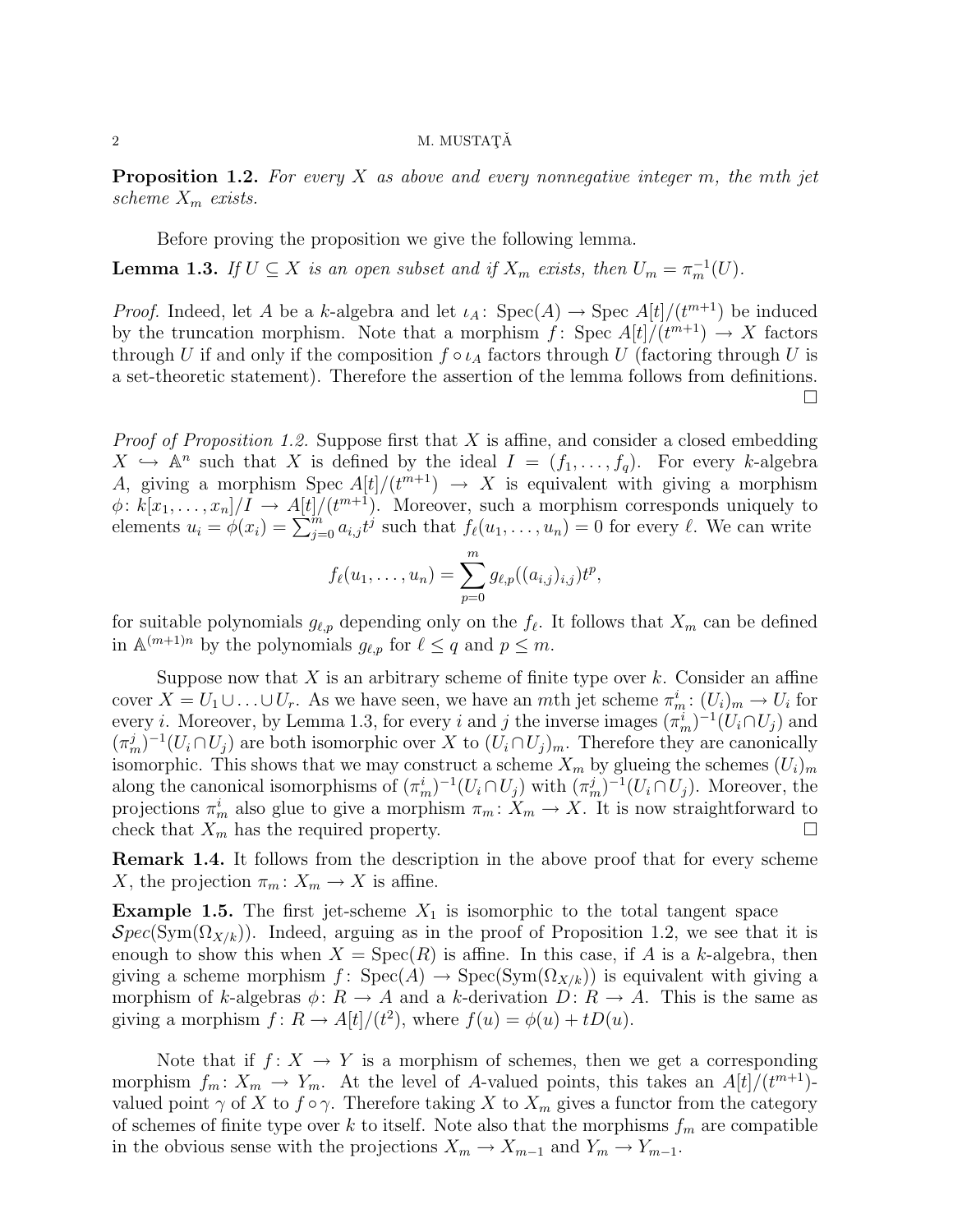Remark 1.6. The jet schemes of the affine space are easy to describe: we have an isomorphism  $({\mathbb A}^n)_m \simeq {\mathbb A}^{(m+1)n}$  such that the projection  $\pi_m: ({\mathbb A}^n)_m \to ({\mathbb A}^n)_{m-1}$  corresponds to the projection onto the first mn coordinates. Indeed, an A valued point of  $(\mathbb{A}^n)_m$ corresponds to a ring homomorphism  $\phi: k[x_1, \ldots, x_n] \to A[t]/(t^{m+1})$ , which is uniquely determined by giving each  $\phi(x_i) \in A[t]/(t^{m+1}) \simeq A^{m+1}$ .

Remark 1.7. In light of the previous remark, we see that the proof of Proposition 1.2 showed that if  $i: X \to \mathbb{A}^n$  is a closed immersion, then the induced morphism  $i_m: X_m \to$  $({\mathbb A}^n)_m$  is also a closed immersion. Moreover, using the description of the ideal of  $X_m$ in terms of the ideal of X, we deduce that more generally, if  $f: X \hookrightarrow Y$  is a closed immersion, then  $f_m$  is a closed immersion, too.

The following lemma generalizes Lemma 1.3 to the case of an étale morphism.

**Lemma 1.8.** If  $f: X \to Y$  is an étale morphism, then for every m the commutative diagram



is Cartesian.

*Proof.* Indeed, from the description of the A-valued points of  $X_m$  and  $Y_m$  we see that it is enough to show that for every  $k$ -algebra  $A$  and every commutative diagram

$$
\begin{array}{ccc}\n\text{Spec}(A) & \longrightarrow & X \\
\downarrow & & \downarrow \\
\text{Spec } A[t]/(t^{m+1}) & \longrightarrow & Y\n\end{array}
$$

there is a unique morphism Spec  $A[t]/(t^{m+1}) \to X$  making the two triangles commutative. This is a consequence of the fact that f is formally étale.

We will say that a morphism of schemes  $q: V \to W$  is *locally trivial* with fiber F if there is a cover by Zariski open subsets  $W = U_1 \cup ... \cup U_r$  such that  $g^{-1}(U_i) \simeq U_i \times F$ , the restriction of g corresponding to the projection onto the first component. The morphism g will be called *piecewise trivial* with fiber F if we have a cover by sets  $U_i$  as above, but with  $U_i$  only locally closed subsets.

**Corollary 1.9.** If X is a nonsingular variety of dimension n, then all projections  $\pi_{m,m-1}$ :  $X_m \to X_{m-1}$  are locally trivial with fiber  $\mathbb{A}^n$ . In particular,  $X_m$  is a nonsingular variety of dimension  $(m+1)n$ .

*Proof.* It follows from Lemma 1.3 that it is enough to show the following: if  $u_1, \ldots, u_n$  form an algebraic system of coordinates on an open subset U of X, then  $\tilde{U}_m \simeq U \times \mathbb{A}^{mn}$ , such that  $\pi_{m,m-1}$  corresponds to the projection that forgets the last n components. Recall that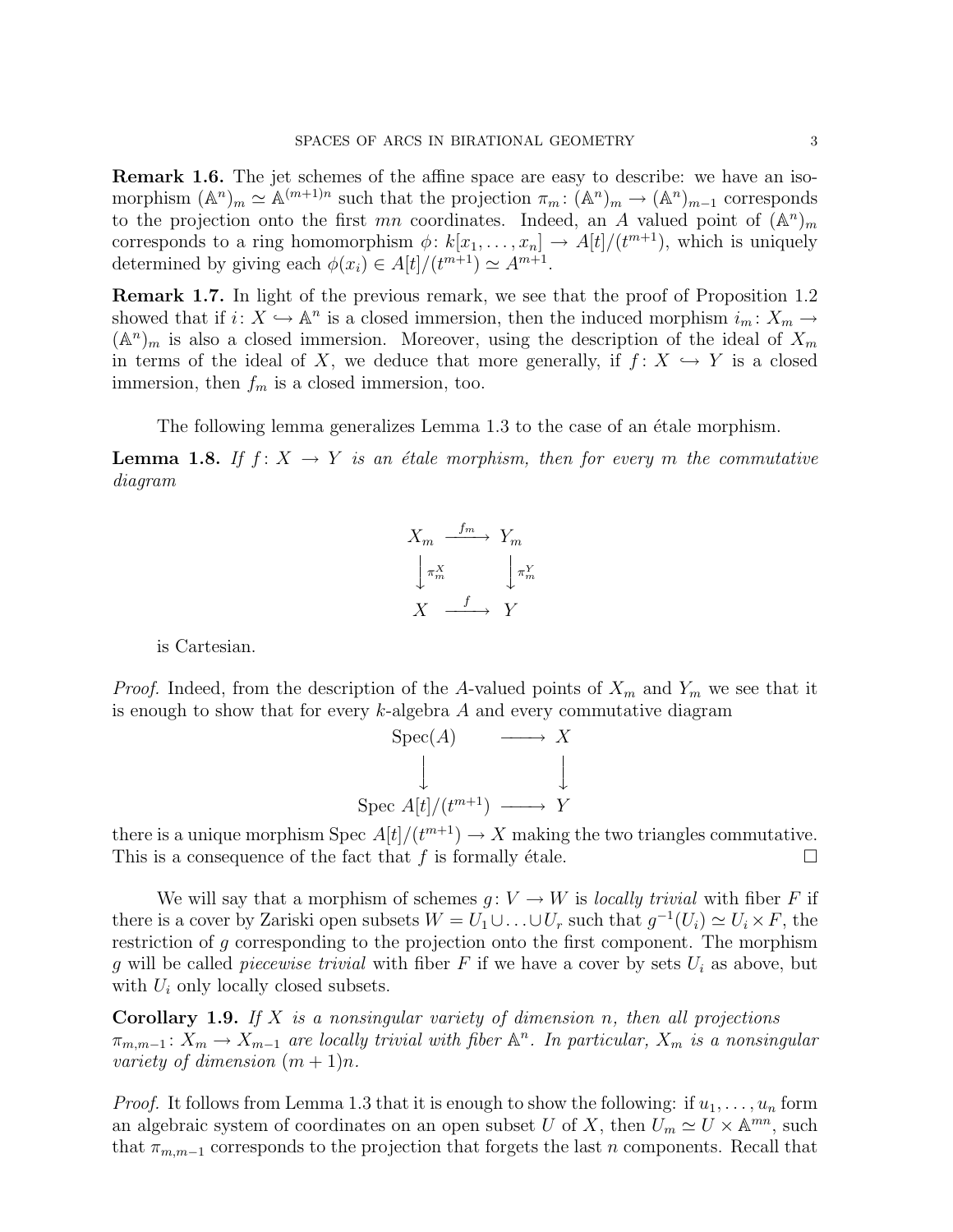## $4\,$  M. MUSTAT $\rm \AA$

 $u_1, \ldots, u_n \in \mathcal{O}(U)$  form an algebraic system of coordinates on U if  $du_1, \ldots, du_n$  trivialize  $\Omega_X$  over U. Since X is nonsingular, we can find such a system of coordinates in the neighborhood of every point in X.

An algebraic system of coordinates  $u_1, \ldots, u_n$  gives an étale morphism  $U \to \mathbb{A}^n$ . Our assertion follows now from Lemma 1.8 and the fact that it holds for the affine space.  $\Box$ 

**Example 1.10.** If X is a singular curve, then  $X_1$  is not irreducible. In fact, the fiber over every singular point, gives an irreducible component. This follows since the dimension of each such fiber is at least the dimension of  $(X_{reg})_1$ .

1.2. Spaces of arcs. We consider now the projective limit of the jet schemes. Suppose that  $X$  is a scheme of finite type over  $k$ . Since the projective system

$$
\cdots \to X_m \to X_{m-1} \to \cdots \to X_0 = X
$$

consists of affine morphisms, the projective limit exists in the category of schemes over  $k$ . It is denoted by  $\mathcal{L}(X)$  and it is called the space of arcs of X. In general, it is not of finite type over  $k$ .

It comes equipped with projection morphisms  $\psi_m : \mathcal{L}(X) \to X_m$  that are affine. In particular, we have  $\psi_0: \mathcal{L}(X) \to X$  and if  $U \subseteq X$  is affine, then

$$
\mathcal{O}(\psi_0^{-1}(U)) = \varinjlim \mathcal{O}(\pi_m^{-1}(U)).
$$

It follows from the projective limit definition and the functorial description of the jet schemes that if X is affine, then for every  $k$ -algebra A we have

$$
\text{Hom}(\text{Spec}(A), \mathcal{L}(X)) \simeq \varprojlim \text{Hom}(\text{Spec}(A), X_m)
$$
  

$$
\simeq \varprojlim \text{Hom}(\text{Spec } A[t]/(t^{m+1}), X) \simeq \text{Hom}(\text{Spec } A[[t]], X).
$$

If we take  $A = k$  and X an arbitrary scheme, then every morphism Spec  $k[t]/(t^{m+1}) \rightarrow X$ or Spec  $k[[t]] \rightarrow X$  factors through any affine open neighborhood of the image of the closed point. It follows that for every X, the elements in  $\mathcal{L}(X)(k)$  correspond to arcs in X, i.e. we have a bijection

$$
Hom(Spec(k), \mathcal{L}(X)) \simeq Hom(Spec(k[[t]], X).
$$

If  $f: X \to Y$  is a morphism of schemes, after passing to the limit the morphisms  $f_m$  we get a morphism  $f_\infty: \mathcal{L}(X) \to \mathcal{L}(Y)$ . We get in this way a functor from k-schemes of finite type over  $k$  to arbitrary  $k$ -schemes (in fact, to quasicompact and quasiseparated k-schemes).

If K is a field containing k, then a K-valued point of  $\mathcal{L}(X)$  corresponds to a morphism  $\gamma$ : Spec K[[t]]  $\rightarrow X$ . This determines two points on X: the image  $\gamma(0)$  of the closed point of Spec K[[t]], and the image  $\gamma(\eta)$  of the generic point of Spec K[[t]].

The properties we have discussed in the previous subsection for jet schemes induce corresponding properties for spaces of arcs. For example, if  $f: X \to Y$  is an étale morphism, then we have a Cartesian diagram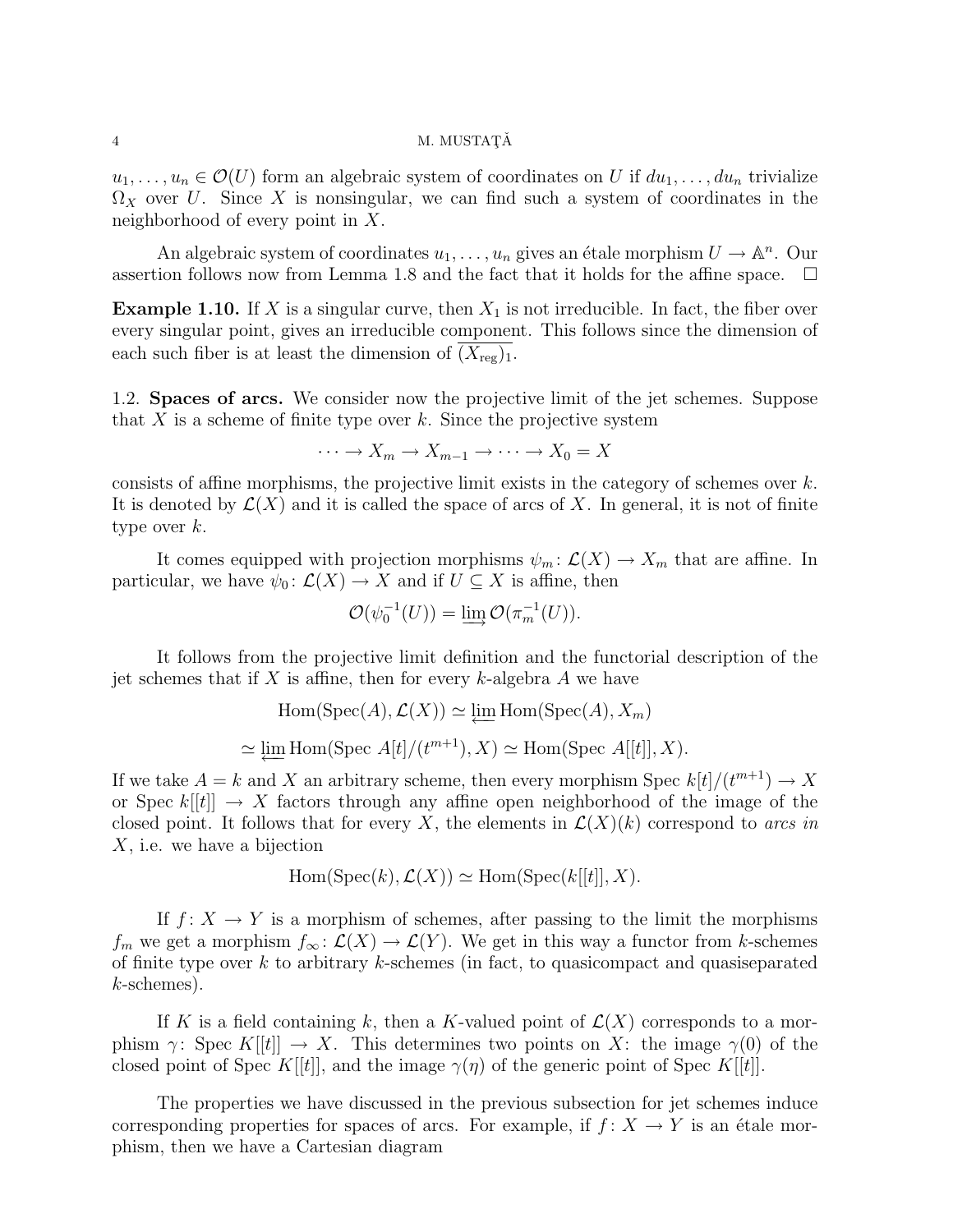

If  $i: X \hookrightarrow Y$  is a closed immersion, then  $i_{\infty}$  is also a closed immersion. Moreover, if  $Y = \mathbb{A}^n$ , then  $\mathcal{L}(Y) \simeq \text{Spec } k[x_1, x_2, \ldots, ]$ , such that  $\psi_m$  corresponds to the projection onto the first  $(m + 1)n$  components. As in the proof of Proposition 1.2, starting with equations for a closed subscheme X of  $\mathbb{A}^n$  we can write equations for  $\mathcal{L}(X)$  in  $\mathcal{L}(\mathbb{A}^n)$ .

From now on we will ignore the scheme structure on the space of arcs of  $X$ . In fact, we will abuse the notation by putting  $\mathcal{L}(X)$  for  $\mathcal{L}(X)(k)$ , the k-valued points of the space of arcs of X. This is a topological space, the topology being the restriction of the Zariski topology from the space of arcs. Note that this is the projective limit topology on  $\mathcal{L}(X)$ under the identification of  $\mathcal{L}(X)$  with the projective limit of (the k-valued points of)  $X_m$ .

1.3. **Complements.** If char  $k = 0$ , equations for spaces of arcs and for jet schemes can be explicitly written down by "formally differentiating", as follows. If  $S = k[x_1, \ldots, x_n]$ , let us write  $S_{\infty} = k[x_i^{(m)}]$  $\mathcal{L}_{i}^{(m)} \mid 1 \leq i \leq n, m \in \mathbb{N}$ , so  $\text{Spec}(S_{\infty}) = \mathcal{L}(\mathbb{A}^{n})$ . In practice, we simply write  $x_i = x_i^{(0)}$  $x_i^{(0)}, x_i' = x_i^{(1)}$  $i_j^{(1)}$ , and so on. Note that on  $S_{\infty}$  we have a k-derivation D defined by  $D(x_i^{(m)})$  $\binom{m}{i} = x_i^{(m+1)}$  $\binom{m+1}{i}$ .

If  $f \in R$ , then we put  $f' := D(f)$ , and we define recursively  $f^{(m)} := D(f^{(m-1)})$ . Suppose now that  $R = S/I$ , where I is generated by  $f_1, \ldots, f_r$ . We claim that if

(2)  $R_{\infty} := S_{\infty}/(f_i, f'_i, \dots, f_i^{(m)}, \dots | 1 \le i \le r),$ 

then  $\mathcal{L}(\text{Spec}(R)) \simeq \text{Spec}(R_{\infty}).$ 

Indeed, if A is a k-algebra, a morphism  $\phi: k[x_1, \ldots, x_n] \to A[[t]]$  is given by

$$
\phi(x_i) = \sum_{m \in \mathbb{N}} \frac{a_i^{(m)}}{m!} t^m.
$$

If f is an arbitrary polynomial in  $k[x_1, \ldots, x_n]$ , we see that

$$
\phi(f) = \sum_{m \in \mathbb{N}} \frac{f^{(m)}(a, a', \dots, a^{(m)})}{m!} t^m
$$

(this can be checked noting that both sides are additive and multiplicative in f, which reduces the proof to  $f = x_i$ , when it is trivial). It follows that  $\phi$  induces a morphism  $R \to A[[t]]$  if and only if  $f_i^{(m)}$  $a_i^{(m)}(a, a', \ldots, a^{(m)}) = 0$  for every m and every  $i \leq r$ . This completes the proof of the above claim.

**Remark 1.11.** Note that D induces a derivation  $\overline{D}$  on  $R_{\infty}$ . Moreover,  $(R_{\infty}, \overline{D})$  is universal in the following sense: we have a k-algebra homomorphism  $j: R \to R_{\infty}$  such that if  $(T, \delta)$  is another k-algebra with a k-derivation, and if  $j' : R \to T$  is a k-algebra homomorphism, then there is a unique k-algebra homomorphism  $h: R_{\infty} \to T$  such that  $h \circ j = j'$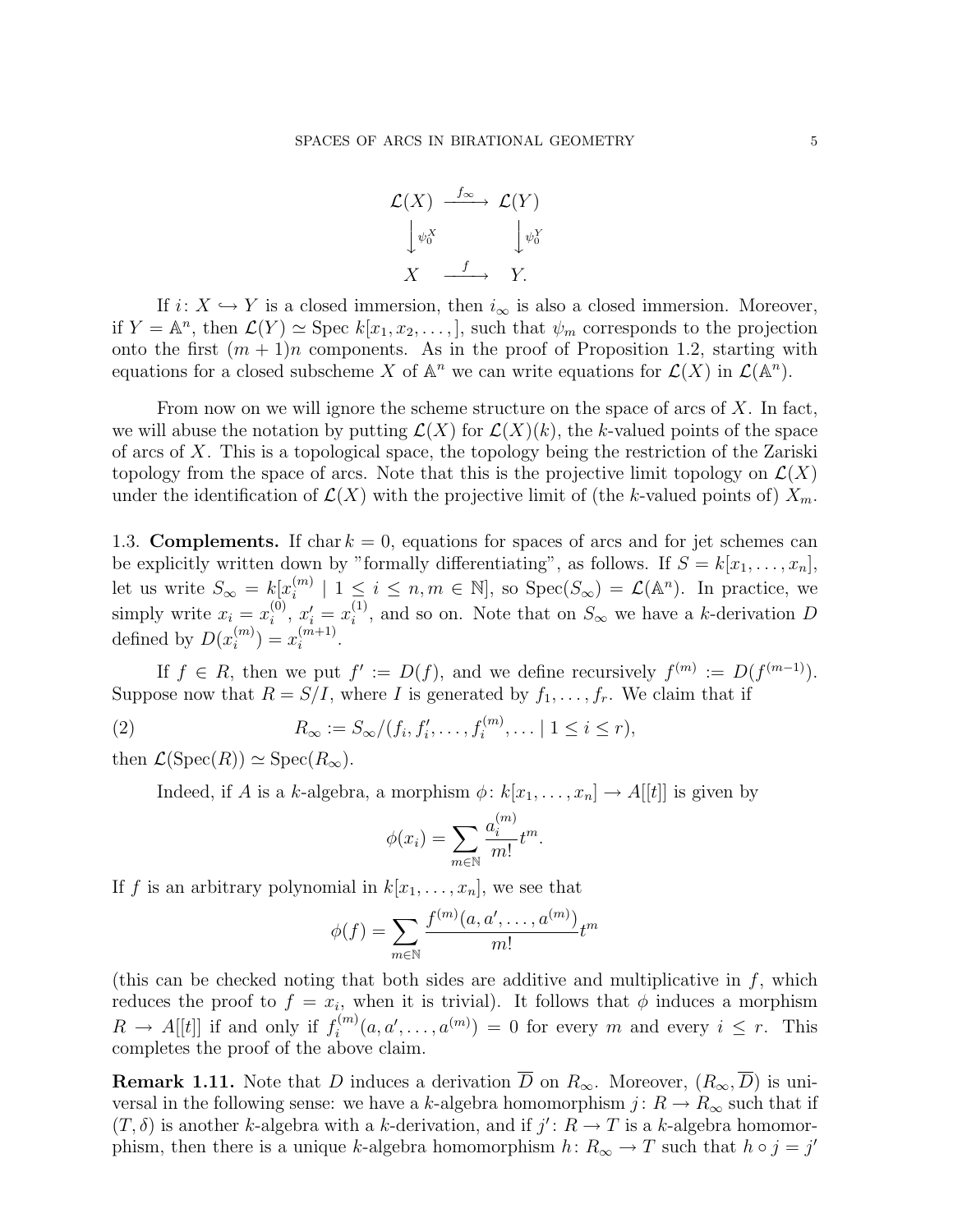## $\sim$  M. MUSTATĂ

and h commutes with the derivations, i.e.  $\delta(h(u)) = h(D(u))$  for every  $u \in R_{\infty}$ . This is the starting point of the applications of the spaces of arcs in differential algebra, see [Bu].

Of course, if we consider finite level truncations, then we obtain equations for the jet schemes. More precisely, if we put  $S_m := k[x_i^{(j)}]$  $\binom{[j]}{i}$  |  $i \leq n, 0 \leq j \leq m$ ] and

$$
R_m := S_m / (f_i, f'_i, \dots, f_i^{(m)} \mid 1 \le i \le r),
$$

then  $Spec(R_m) \simeq (Spec(R))_m$ . Moreover, the projections

$$
(\operatorname{Spec}(R))_m \to (\operatorname{Spec}(R))_{m-1}
$$

are induced by the obvious morphisms  $R_{m-1} \to R_m$ .

**Example 1.12.** If  $X \subseteq \mathbb{A}^2$  is the cuspidal curve defined by  $(u^2 - v^3)$ , then  $X_2$  is defined in Spec  $k[u, v, u', v', u'', v'']$  by

$$
(u2 - v3, 2uu' - 3v2v', 2(u')2 + 2uu'' - 6v(v')2 - 3v2v'').
$$

**Exercise 1.13.** Show that if  $f: X \to Y$  is a smooth, surjective morphism of schemes of finite type over k, then the induced morphism  $f_m: X_m(k) \to Y_m(k)$  is surjective for every  $m \in \mathbb{N}$ , and a similar assertion holds for the spaces of arcs.

**Exercise 1.14.** Let X be a scheme of finite type over k.

- i) If X is smooth, then all maps  $X_m \to X_{m-1}$  are surjective. Is the converse true ?
- ii) Show that if  $\gamma_{m-1} \in X_{m-1}$  is an  $(m-1)$ -jet lying over  $x \in X$ , then the fiber  $(\pi_{m,m-1})^{-1}(\gamma_{m-1})$  is either empty, or is isomorphic to  $T_x(X)$ .

**Exercise 1.15.** Suppose that  $X \subseteq \mathbb{A}^n$  is defined by an ideal generated by homogeneous polynomials of degree  $d \geq 1$ . Recall that for every m we denote by  $\pi_m: X_m \to X$  the canonical projection.

- i) Show that for every  $m \leq d-1$  we have  $\pi_m^{-1}(0) \simeq \mathbb{A}^{mn}$ .
- ii) Show that for every  $m \geq d$  there is an isomorphism

$$
\pi_m^{-1}(0) \simeq X_{m-d} \times \mathbb{A}^{n(d-1)}.
$$

iii) Deduce that if  $X$  is the affine cone over a smooth projective variety of dimension r, then for every  $m \geq d$  we have

$$
\dim X_m = \max\{(m+1)(r+1), \dim X_{m-d} + n(d-1)\}.
$$

**Exercise 1.16.** Show that for every schemes X and Y and for every  $m \in \mathbb{N}$ , there is a canonical isomorphism  $(X \times Y)_m \simeq X_m \times Y_m$  (a similar assertion holds for the spaces of arcs).

**Exercise 1.17.** Show that if X is a group scheme over k, then  $X_m$  is also a group scheme over k for every  $m \in \mathbb{N}$  (and a similar assertion holds for  $\mathcal{L}(X)$ ).

**Exercise 1.18.** Show that if G is a a group scheme over k acting on the scheme X, then we have an action of  $G_m$  on  $X_m$  for every  $m \in \mathbb{N}$  (and a similar assertion holds for the spaces of arcs).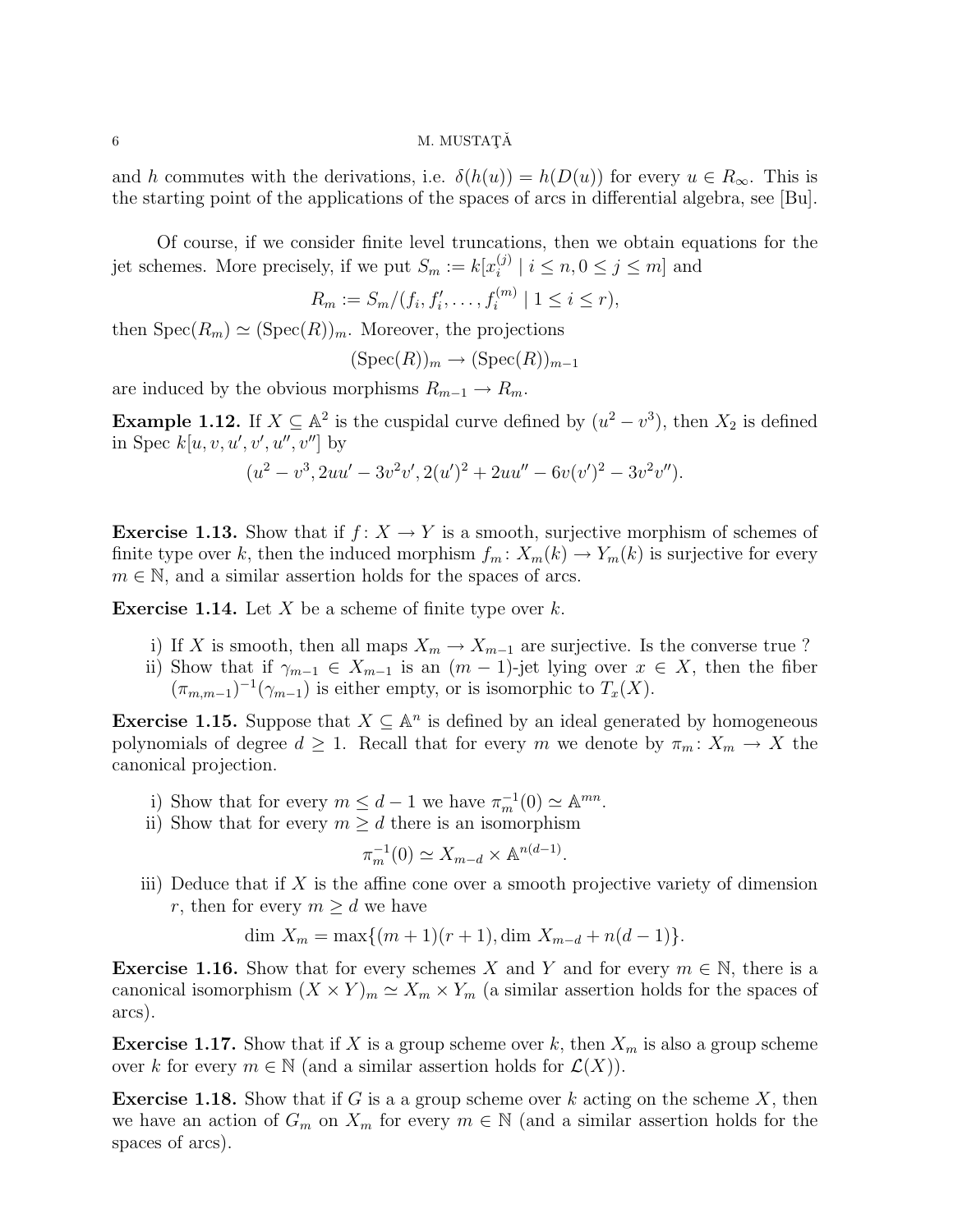**Exercise 1.19.** Show that if A is an abelian variety, then for every  $m$  we have an isomorphism (of varieties, not of group schemes)

$$
A_m \simeq \pi_m^{-1}(0) \times A.
$$

The goal of the next exercise is to describe the space of arcs of a toric variety, following [Is]. Suppose that  $X = X(\Delta)$  is a toric variety, where  $\Delta$  is a fan in a lattice N (we follow the notation for toric varieties from [Fu]). Let  $T = T_N$  be the torus acting on X, and let  $D_1, \ldots, D_d$  be the prime invariant divisors on X. Recall that the  $D_i$  are also toric varieties, hence in order to describe  $\mathcal{L}(X)$  it is enough to describe

$$
\mathcal{L}(X)' := \mathcal{L}(X) \smallsetminus \cup_{i=1}^d \mathcal{L}(D_i)
$$

(we may continue by induction on dimension).

**Exercise 1.20.** With the above notation, prove the following description of  $\mathcal{L}(X)$ '.

- i)  $\mathcal{L}(X)'$  is invariant under the action of  $\mathcal{L}(T)$ .
- ii) If  $v \in N \cap |\Delta|$ , then we have an arc  $\gamma_v$ : Spec  $k[[t]] \to X$  defined as follows. If  $v \in N \cap |\sigma|$  for some  $\sigma \in \Delta$ , then  $\gamma_v$  corresponds to

$$
k[\sigma^{\vee} \cap M] \to k[[t]], \ \chi^u \to t^{\langle u, v \rangle}.
$$

Show that the stabilizer of  $\gamma_v$  is trivial.

iii) Show that there is a bijection between the points in  $N \cap |\Delta|$  and the orbits of the  $\mathcal{L}(T)$ -action on  $\mathcal{L}(X)'$ , that takes v to  $\gamma_v$ .

Remark 1.21. With the notation in the previous exercise, there is a corresponding action of  $T_m$  on  $X_m$  for  $m \in \mathbb{N}$ . However, we do not know a similar description of the orbits.

We will see in the next section that it is a typical phenomenon to have a decomposition of the space of arcs of a variety in a countable disjoint union of pieces. In this case, the interesting information is understanding the closures of these pieces. In the case of the previous exercise, this is done by the following

**Exercise 1.22.** With the notation in Exercise 1.20, show that if v and w are in  $N \cap |\Delta|$ , then  $\mathcal{L}(T) \cdot \gamma_v \subseteq \mathcal{L}(T) \cdot \gamma_w$  if and only if the following holds: if  $\sigma \in \Delta$  is such that v lies in the interior of  $\sigma$ , then both w and  $v - w$  lie in  $\sigma$ .

We describe now a similar picture for determinantal varieties. Fix positive integers m and n, and let  $r \leq \min\{m, n\}$ . We consider the determinantal variety

$$
X^{(r)} := \{ A \in M_{m,n}(k) \mid \text{rk}(A) \le r \}.
$$

Note that we have an action of  $GL_m \times GL_n$  on  $X^{(r)}$  given by  $(P,Q) \cdot A = PAQ^{-1}$ . The orbits are parameterized by  $\{0, 1, \ldots, r\}$ , all matrices of the same rank lying in the same orbit.

**Exercise 1.23.** Consider the induced action of  $\mathcal{L}(GL_m) \times \mathcal{L}(GL_n)$  on  $\mathcal{L}(X^{(r)})$ . Show that the orbits are parameterized by

$$
\{(a_1,\ldots,a_s) \mid s \leq r, a_1 \geq a_2 \ldots \geq a_s, a_i \in \mathbb{N}\},\
$$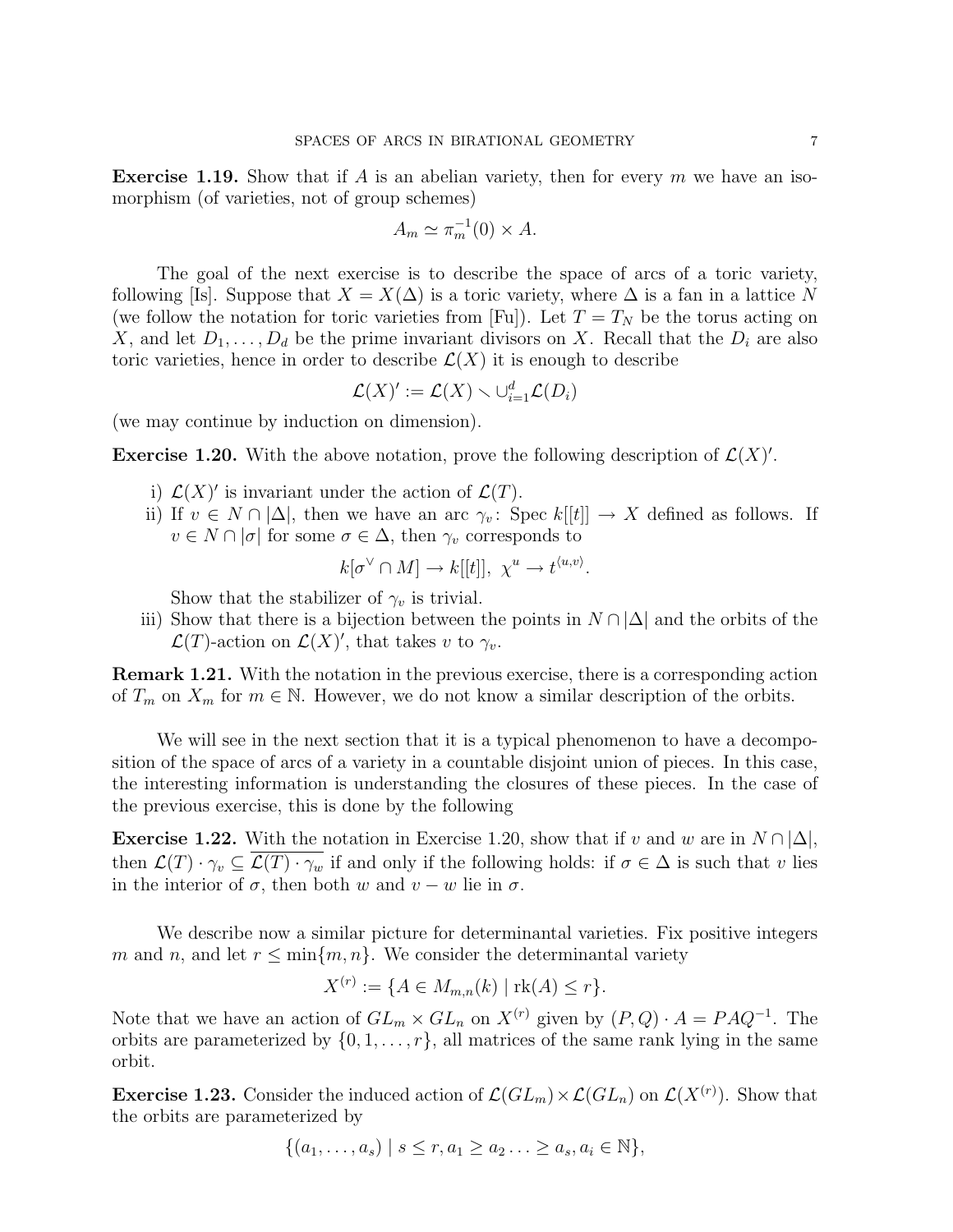## 8 M. MUSTAT $\check{A}$

such that the orbit corresponding to  $(a_1, \ldots, a_s)$  is contained in the closure of the orbit corresponding to  $(b_1, \ldots, b_{s'})$  if and only if  $s \leq s'$  and  $a_i \geq b_i$  for all  $i \leq s$ .

#### 2. Spaces of arcs and birational transformations

If  $f: X \to Y$  is a proper birational morphism, then the Valuative Criterion for Properness implies that the induced map  $f_{\infty} : \mathcal{L}(X) \to \mathcal{L}(Y)$  is "almost bijective". As we will see, this can be combined in characteristic zero with resolution of singularities in order to study the space of arcs of a singular variety by relating it to the space of arcs of a resolution of singularities. The powerful result that has many applications is the Birational Transformation Theorem: it shows that (at least when both  $X$  and  $Y$  are nonsingular) the geometry of  $f_{\infty}$  is governed by the order of vanishing along the relative canonical divisor  $K_{X/Y}$ .

Note that since f is birational there is an open subset U of Y such that  $f^{-1}(U) \to U$ is an isomorphism. Ideally, we could find a decomposition of  $Y$  in finitely many locally closed subsets  $W_i$  such that over each  $W_i$ , f is locally trivial with a suitable fiber. While this is not true in general (in the algebraic category), the Birational Transformation Theorem says that such a statement holds, in a suitable sense, for  $f_{\infty}$  (though, as one might expect, the decomposition will have infinitely many terms).

2.1. A theorem of Kolchin. Let X be a variety over an algebraically closed field  $k$ (hence  $X$  is reduced and irreducible). A key idea is that certain subsets in the space of arcs  $\mathcal{L}(X)$  are "small" and they can be ignored (from the point of view of the theory of Motivic Integration these sets have measure zero, see for example [Ve]). We make an ad-hoc definition: a subset of  $\mathcal{L}(X)$  is called thin if it is contained in  $\mathcal{L}(Y)$  for a proper subscheme  $Y$  of  $X$ . It is clear that a finite union of thin subsets is again thin. Note also that if  $f: Y \to X$  is a morphism, and if  $W \subseteq \mathcal{L}(X)$  is thin, then  $f^{-1}_{\infty}(W)$  is also thin. The following proposition shows that a proper birational morphism induces a bijective map on the complement of suitable thin sets.

**Proposition 2.1.** Let  $f: Y \to X$  be a proper birational morphism of varieties over k. If Z is a proper closed subset of X such that f is an isomorphism over  $X \setminus Z$ , then the induced map

$$
\mathcal{L}(Y) \setminus \mathcal{L}(f^{-1}(Z)) \to \mathcal{L}(X) \setminus \mathcal{L}(Z)
$$

is bijective.

*Proof.* Let  $U = X \setminus Z$ . Since f is proper, the Valuative Criterion for Properness implies that an arc γ: Spec  $k[[t]] \to X$  lies in the image of  $f_{\infty}$  if and only if the induced morphism  $\overline{\gamma}$ : Spec  $k((t)) \to X$  can be lifted to Y (moreover, if the lifting of  $\overline{\gamma}$  is unique, then the lifting of  $\gamma$  is also unique). On the other hand,  $\gamma$  does not lie in  $\mathcal{L}(Z)$  if and only if  $\overline{\gamma}$ factors through  $U \hookrightarrow X$ . In this case, the lifting of  $\overline{\gamma}$  exists and is unique since f is an isomorphism over U. This completes the proof of the proposition.  $\Box$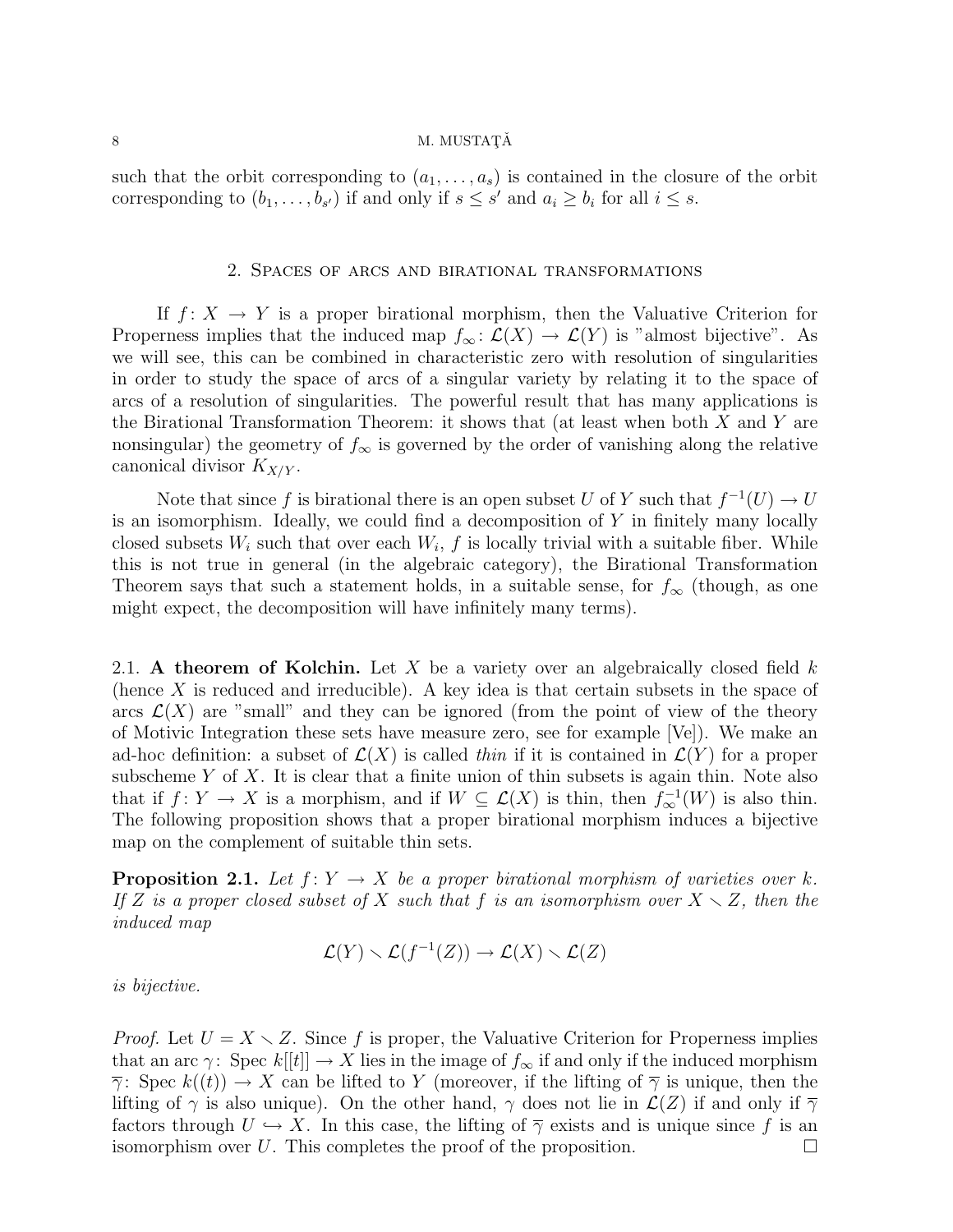We emphasize that despite the fact that  $f_{\infty}$  in the above proposition is "almost" bijective", it is very far from being an isomorphism. We will see in the next section how the codimension of certain subsets are changed by  $f_{\infty}$ .

We can use the above proposition to prove the following result of Kolchin.

**Theorem 2.2.** If X is a variety over an algebraically closed field  $k$  of characteristic zero, then  $\mathcal{L}(X)$  is irreducible.

*Proof.* If X is nonsingular, then the assertion is easy: we have seen that every  $X_m$  is a nonsingular variety. Since

$$
\mathcal{L}(X) = \underleftarrow{\lim} X_m,
$$

it follows that  $\mathcal{L}(X)$ , too, is irreducible.

In the general case we do induction on  $n = \dim(X)$ , the case  $n = 0$  being trivial. By Hironaka's Theorem, there is a resolution of singularities  $f: Y \to X$ . This is a proper birational morphism, with Y nonsingular. Suppose that  $Z$  is a proper closed subset of  $X$ such that f is an isomorphism over  $U = X \setminus Z$ . It follows from Proposition 2.1 that

$$
\mathcal{L}(X) = \mathcal{L}(Z) \cup \operatorname{Im}(f_{\infty}).
$$

Moreover, the nonsingular case implies that  $\mathcal{L}(Y)$ , hence also Im( $f_{\infty}$ ), is irreducible. Therefore, in order to complete the proof it is enough to show that  $\mathcal{L}(Z)$  is contained in the closure of Im $(f_{\infty})$ .

Consider the irreducible decomposition  $Z = Z_1 \cup ... \cup Z_r$ , hence  $\mathcal{L}(Z) = \mathcal{L}(Z_1) \cup ...$ ... ∪  $\mathcal{L}(Z_r)$ . Since f is surjective, for every i there is an irreducible component  $Y_i$  of  $f^{-1}(Z_i)$  such that the induced map  $Y_i \to Z_i$  is surjective. Since we are in characteristic zero, by Generic Smoothness we can find open subsets  $U_i$  and  $V_i$  in  $Y_i$  and  $Z_i$ , respectively, such that the induced morphisms  $g_i: U_i \to V_i$  are smooth and surjective. In particular, we have

$$
\mathcal{L}(V_i) = \text{Im}((g_i)_{\infty}) \subseteq \text{Im}(f_{\infty}).
$$

On the other hand, every  $\mathcal{L}(Z_i)$  is irreducible by induction. Since  $\mathcal{L}(V_i)$  is an open nonempty subset of  $\mathcal{L}(Z_i)$ , it follows that

$$
\mathcal{L}(Z_i) \subseteq \overline{\mathrm{Im}(f_\infty)}
$$

for every *i*. This completes the proof of the theorem.

Remark 2.3. In fact, Kolchin's Theorem holds in a much more general setup, see [Kln]. Note also that we proved something slightly weaker even in our restricted setting. The result in loc. cit. states that the scheme  $\mathcal{L}(X)$  is irreducible, while we proved only that  $\mathcal{L}(X)(k)$  is irreducible. In fact, one can get the stronger statement from ours by showing that  $\mathcal{L}(X)(k)$  is dense in  $\mathcal{L}(X)$ . In turn, this can be proved in a similar way with Theorem 2.2 above. For a different proof of (the stronger version of) Kolchin's Theorem, without using resolution of singularities, see [IK].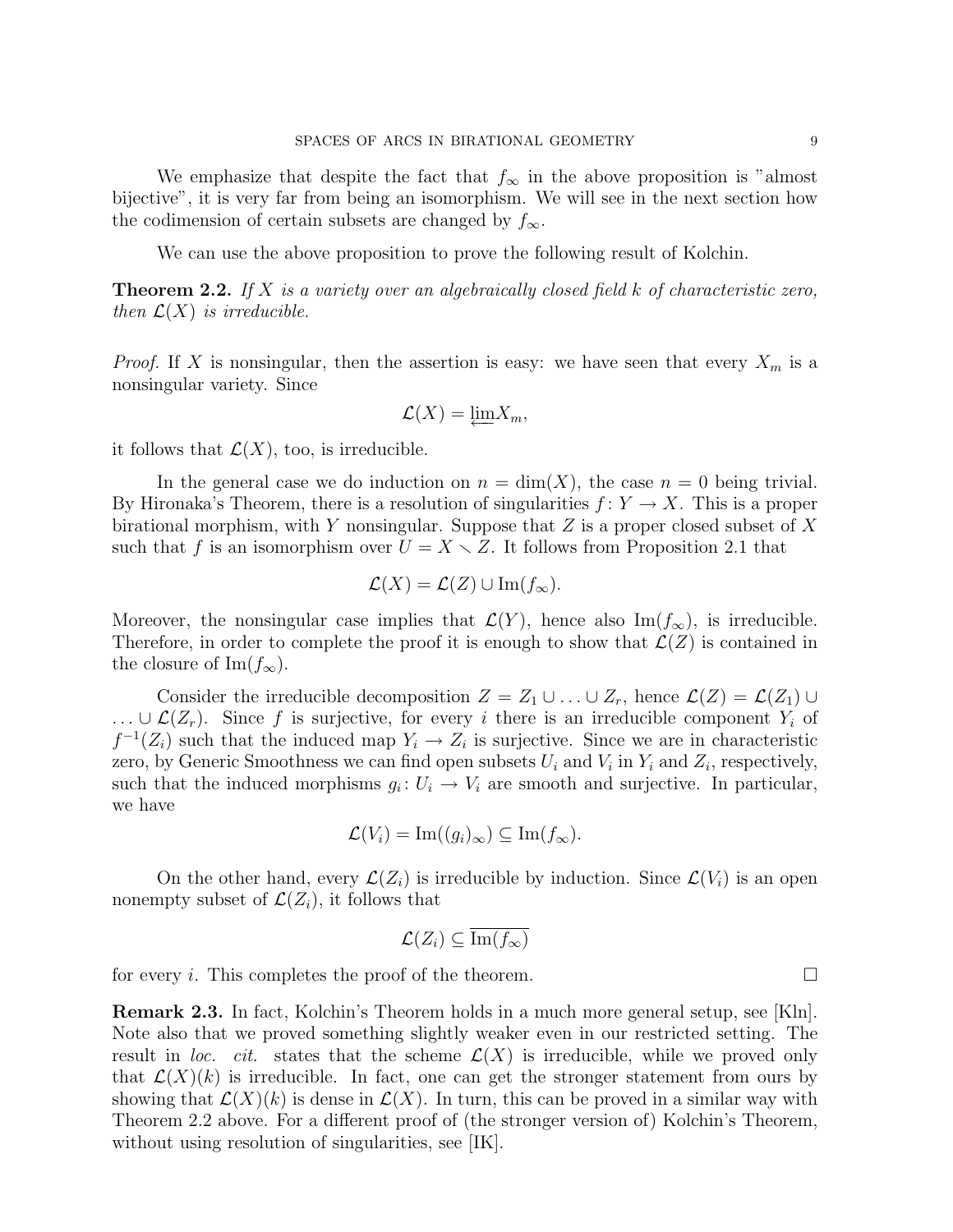#### $10 \text{ M. MUSTATÅ}$

2.2. The Birational Transformation Theorem. From now on, for simplicity, we assume that X is a nonsingular variety, say of dimension n. Recall that in this case, each projection  $\pi_{m,m-1}: X_m \to X_{m-1}$  is locally trivial with fiber  $\mathbb{A}^n$ . We also make an extra assumption on the base field: we assume that  $k$  is uncountable.

If  $n \geq 1$ , the space of arcs  $\mathcal{L}(X)$  is infinite-dimensional. We will deal mostly with certain subsets of  $\mathcal{L}(X)$  that come from a finite level: a *cylinder* in  $\mathcal{L}(X)$  is a subset of the form  $C = \psi_m^{-1}(S)$  for some m and some constructible subset S of  $X_m$  (recall that a set is called constructible if it can be written as a finite union of locally closed subsets). It is clear that the cylinders form an algebra of sets.

A cylinder is called closed, open, locally closed or irreducible if the set S can be taken with the corresponding property. Every closed cylinder has a unique decomposition in irreducible components. If  $C = \psi_m^{-1}(S)$ , then we put

$$
codim(C) := codim(S, X_m) = (m+1)n - dim(S).
$$

Note that since the projections  $\pi_{m,m-1}$  are locally trivial, this definition is independent of  $m$ .

**Remark 2.4.** Chevalley's Constructibilty Theorem implies that for every cylinder  $C \subseteq$  $\mathcal{L}(X)$ , its image  $\psi_m(C)$  is constructible for every m.

Interesting cylinders arise as follows. Suppose that  $Z$  is a proper closed subscheme of X. We define the function

$$
\mathrm{ord}_Z\colon \mathcal{L}(X)\to \mathbb{N}\cup\{\infty\}
$$

to be given by the order of vanishing along Z. More precisely, if  $\gamma$ : Spec  $k[[t]] \to X$ , then the scheme-theoretic inverse image of the ideal defining  $Z$  is an ideal in  $k[[t]]$  generated by  $t^{\text{ord}_{Z}(\gamma)}$  (we make the convention that if the ideal is zero, then  $\text{ord}_{Z}(\gamma) = \infty$ ).

The contact locus of order m with Z is the set  $\text{Cont}^m(Z) := \text{ord}_Z^{-1}(m)$ . Similarly, we put  $\text{Cont}^{\geq m}(Z) := \text{ord}_Z^{-1}(\geq m)$ . Note that we have

$$
Cont^{\geq m}(Z) = \psi_{m-1}^{-1}(Z_{m-1}),
$$

hence Cont<sup>≥m</sup>(Z) is a closed cylinder. We deduce that Cont<sup>m</sup>(Z) is a locally closed cylinder for every m. Note also that  $F_Z^{-1}$  $\mathcal{L}_Z^{-1}(\infty) = \mathcal{L}(Z)$  is thin.

The fact that  $k$  is uncountable plays a role in the following lemma

**Lemma 2.5.** If  $C_1 \supseteq C_2 \supseteqeq \ldots$  is a sequence of nonempty cylinders, then  $\bigcap_i C_i$  is nonempty.

*Proof.* The proof is easy and we leave it as an exercise (see Exercise 2.14 below).  $\square$ 

The following result explains why the behavior on thin subsets can often be ignored.

**Proposition 2.6.** If C is a nonempty cylinder in  $\mathcal{L}(X)$ , then C is not thin.

*Proof.* The proof is easy, and we leave it as an exercise (see Exercise 2.15).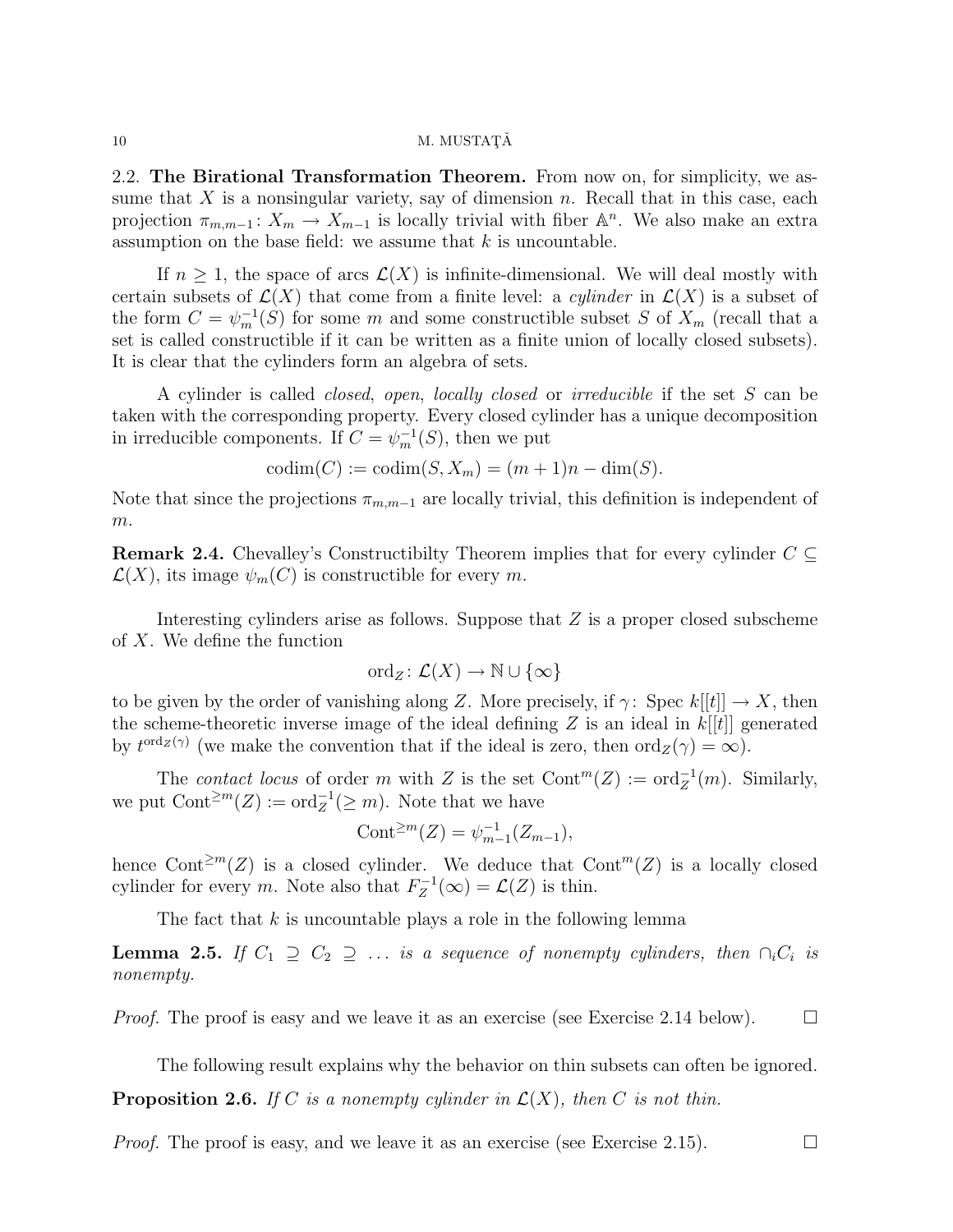**Corollary 2.7.** If Z is a proper closed subset of X, then  $\lim_{m\to\infty}$  codim Cont<sup>≥m</sup>(Z) = ∞.

*Proof.* If the above assertion is not true, then there are N and  $m_0$  such that we have codim Cont<sup>≥m</sup>(Z) = N for every  $m \geq m_0$ . Note that the codimension of a closed cylinder is the minimum of the codimensions of its irreducible components. Since we have Cont<sup>≥(m+1</sup>)(Z)  $\subseteq$  Cont<sup>2m</sup>(Z), it follows that for every  $m \ge m_0 + 1$ , if C is an irreducible component of Cont<sup>≥m</sup>(Z) having codimension N, then C is also an irreducible component of Cont<sup>≥(m-1)</sup>(Z). This implies that there is a component C of Cont<sup>≥m</sup>(Z) for every  $m \geq m_0$ . Hence C is a cylinder contained in  $\mathcal{L}(Z)$ , which contradicts the proposition.  $\Box$ 

**Remark 2.8.** In general, if  $f: X \to Y$  is a proper birational morphism of nonsingular varieties, the image of a cylinder by  $f_{\infty}$  is not necessarily a cylinder. However, one can give a sufficient condition for this to hold (see Exercise 2.17 below). On the other hand, for such f the closure of the image of a cylinder is always a cylinder (see Exercise 2.20 below).

The Birational Transformation Theorem, due to Kontsevich, deals with a proper birational morphism  $f: X \to Y$  between nonsingular varieties. The behavior of the corresponding morphism  $f_{\infty}$  is governed by the *discrepancy* of f. This is an effective divisor on X denoted by  $K_{X/Y}$ , defined as follows.

Let f be a proper birational morphism between nonsingular varieties of dimension  $n$ . We have a morphism of sheaves  $f^* \Omega_Y \to \Omega_X$ . This is generically an isomorphism, hence we get an injective morphism of rank one locally free sheaves  $f^* \Omega_Y^n \to \Omega_X^n$ . This is given by multiplying with the local equation of a unique effective divisor which is  $K_{X/Y}$ . In other words, if we choose local algebraic coordinates  $x_1, \ldots, x_n$  around  $P \in X$  and  $y_1, \ldots, y_n$ around  $f(P) \in Y$ , and if we write  $f^*(y_i) = f_i(x_1, \ldots, x_n)$  for some  $f_i \in k[[x_1, \ldots, x_n]],$ then a local equation for  $K_{X/Y}$  around P is given by the determinant of the Jacobian matrix  $(\partial f_i/\partial x_j)_{i,j\leq n}$ .

We can state now the Birational Transformation Theorem, due to Kontsevich. Let  $f: X \to Y$  be a proper birational morphism between nonsingular varieties. For every m, we denote by  $\psi_m^X$  and  $\pi_{m,p}^X$  the projection morphisms corresponding to X, and similarly for Y. If e is a nonnegative integer, we denote by  $C^{(e)}$  the cylinder Cont<sup>e</sup>( $K_{X/Y}$ ).

**Theorem 2.9.** With the above notation, let e be a nonnegative integer and let m be such that  $m \geq 2e$ .

- i) For every  $\gamma_m$ ,  $\gamma'_m \in X_m$  such that  $\gamma_m$  lies in  $\psi_m^X(C^{(e)})$  and  $f_m(\gamma_m) = f_m(\gamma'_m)$ , we have  $\pi_{m,m-e}^X(\gamma_m) = \pi_{m,m-e}^X(\gamma_m').$
- ii) The induced map

$$
\psi_m^X(C^{(e)}) \to f_m(\psi_m^X(C^{(e)}))
$$

is piecewise trivial, with fiber  $A^e$ .

We will sketch the proof, following [Lo], in the next subsection.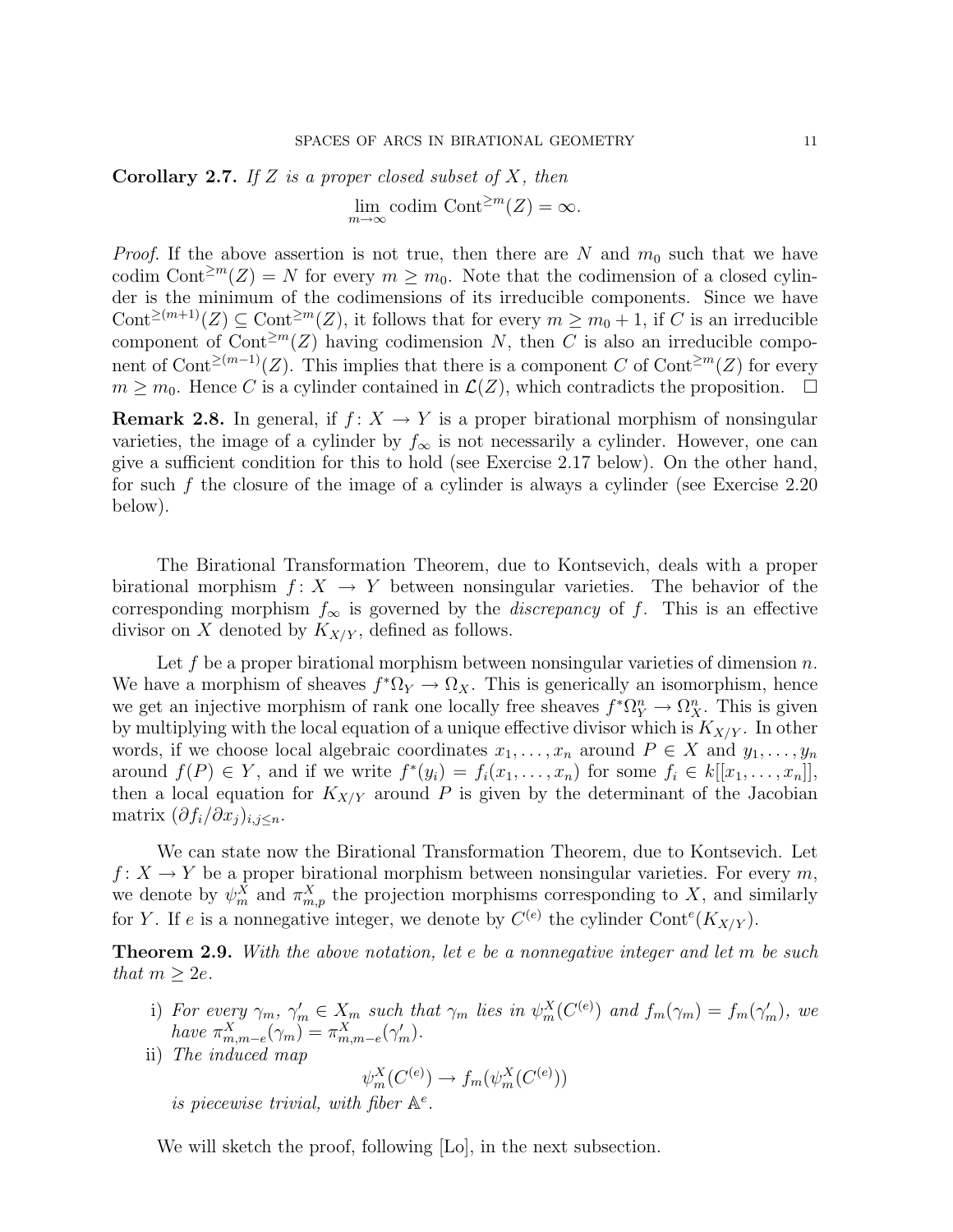# 12 M. MUSTAT $\check{A}$

**Remark 2.10.** Note that in the context of the theorem,  $\psi_m^X(C^{(e)})$  is a union of fibers of  $f_m$ . This is a consequence of i). In particular,  $f_{\infty}(C^{(e)})$  is a cylinder by Exercise 2.17 below.

Note that if  $Z$  is the image of the exceptional locus of  $f$ , then the theorem gives decompositions

$$
\mathcal{L}(X) \setminus \mathcal{L}(f^{-1}(Z)) = \coprod_{e \in \mathbb{N}} C^{(e)}, \ \mathcal{L}(Y) \setminus \mathcal{L}(Z) = \coprod_{e \in \mathbb{N}} f_{\infty}(C^{(e)}).
$$

Despite the fact that the maps

$$
C^{(e)} \to f_{\infty}(C^{(e)})
$$

are bijective, the induced map at a finite level  $m \geq 2e$  is piecewise trivial with fiber  $\mathbb{A}^e$ .

**Example 2.11.** Suppose that  $f: X \to \mathbb{A}^2$  is the chart of the blowing-up of the origin corresponding to  $\phi: k[x, y] \to k[u, v]$ , with  $\phi(x) = u$  and  $\phi(y) = uv$ . Consider an m-jet  $\gamma$  of X corresponding to  $u \to \alpha(t)$  and  $v \to \beta(t)$ . The order e of  $\gamma$  along  $K_{X/\mathbb{A}^2}$  is the order of  $\alpha(t)$ , and we assume that  $m \geq 2e$ . The image  $\delta$  of  $\gamma$  corresponds to  $x \to \alpha(t)$ ,  $y \rightarrow \alpha(t)\beta(t)$ .

Let us determine the fiber  $f_m^{-1}(\delta)$ . It consists of arcs  $\gamma' = (\alpha'(t), \beta'(t))$  with  $(\alpha', \alpha'\beta') =$  $(\alpha, \alpha\beta)$ . Equivalently,  $\alpha' = \alpha$  and  $t^e\beta = t^e\beta'$ . It follows that if we write  $\beta = \sum_{j=0}^m \beta_j t^j$ and  $\beta' = \sum_{j=0}^m \beta'_j t^j$ , the condition on  $\beta'$  is that  $\beta_j = \beta'_j$  for  $j \leq m - e$ . Since the  $\beta'_j$  for  $m - e + 1 \leq j \leq m$  can be chosen arbitrarily, it follows that the fiber over  $\delta$  is isomorphic to  $A^e$  (note that in this case we could have taken  $m \geq e$ ).

Remark 2.12. Denef and Loeser proved in [DL] a generalization of Theorem 2.9 to the case when Y is possibly singular. The role of  $K_{X/Y}$  is then played by the scheme defined by the ideal I, such that the image of

$$
f^*\Omega^n_Y\to\Omega^n_X
$$

is  $I \otimes \Omega_X^n$ .

Remark 2.13. The Birational Transformation Theorem plays an important role in Motivic Integration. It translates in the Change of Variable Formula for motivic integrals (see [Ve], and also the next section).

## 2.3. Complements.

Exercise 2.14. Let k be an uncountable algebraically closed field.

- 1) If  $f_1, f_2, \ldots \in k[x_1, \ldots, x_n]$  are nonzero polynomials, then there is  $a = (a_1, \ldots, a_n) \in$  $k^n$  such that  $f_i(a) \neq 0$  for every *i*.
- 2) Deduce that if Y is a scheme of finite type over k, and if  $Y_1, Y_2, \ldots$  are closed subsets of Y such that  $Y = \bigcup_i Y_i$ , then there is m such that  $Y = Y_1 \cup \ldots \cup Y_m$ .
- 3) Deduce that if Y is a scheme of finite type over k and if  $W_1 \supseteq W_2 \supseteq \ldots$  are nonempty constructible subsets of Y, then  $\cap_i W_i \neq \emptyset$ .
- 4) Suppose now that X is a nonsingular variety and  $C_1 \supseteq C_2 \ldots$  are nonempty cylinders in  $\mathcal{L}(X)$ . Show by induction on m that there are  $\gamma_m \in \bigcap_{i\geq 1} \psi_m(C_i)$ such that  $\pi_{m,m-1}(\gamma_m) = \gamma_{m-1}$  for every m. In particular  $(\gamma_m)_m$  gives an element  $\gamma \in \cap_{i \geq 1} C_i$ .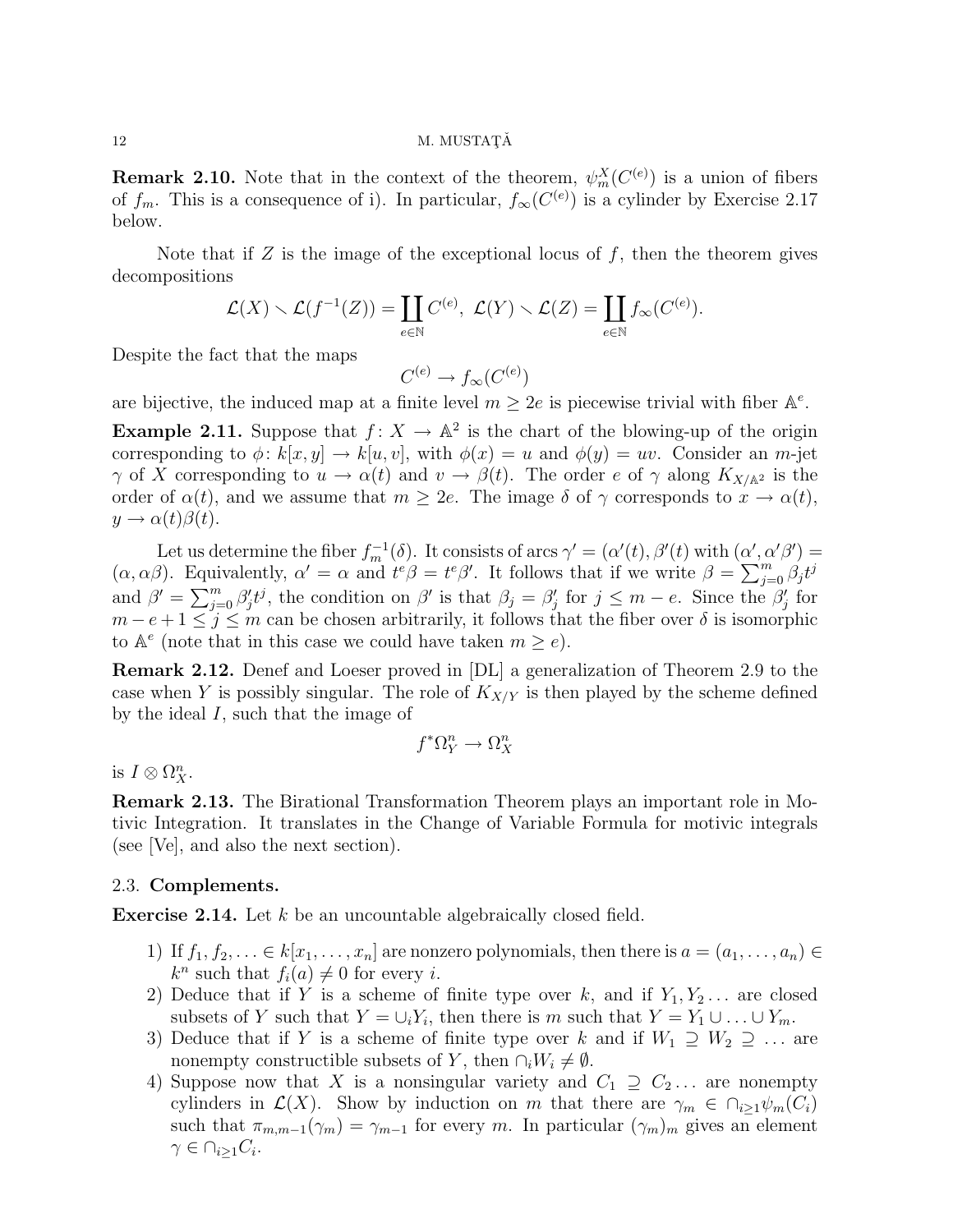Exercise 2.15. Prove Proposition 2.6 as follows.

- i) After choosing algebraic coordinates in a neighborhood of a point where  $Z \neq X$ , reduce the assertion in the proposition to the following: if  $f \in k[[x_1, \ldots, x_n]]$ is nonzero, if m is a positive integer and if  $u_1, \ldots, u_n \in k[[t]]$ , then there are  $v_1, \ldots, v_n \in k[[t]]$  such that  $f(u_1 + t^m v_1, \ldots, u_n + t^m v_n) \neq 0$ .
- ii) Reduce the above assertion to the following: if  $g \in k[[t]][x_1, \ldots, x_n]$  is nonzero, then there are  $v_1, \ldots, v_n \in tk[[t]]$  such that  $g(v_1, \ldots, v_n) \neq 0$ .
- iii) Prove this by induction on n, reducing it to the following statement: if  $h \in k[[t]][x]$ is nonzero, then there is  $v \in tk[[t]]$  such that  $h(v) \neq 0$ .

**Exercise 2.16.** Show that if  $f: X \to Y$  is a proper birational morphism between two nonsingular varieties, then  $f_m$  is surjective for every nonnegative integer m.

**Exercise 2.17.** Let  $f: X \to Y$  be a proper birational morphism between nonsingular varieties. Use the previous exercise to show that if  $S \subseteq X_m$  is a union of fibres of  $f_m$ and if  $C = (\psi_m^X)^{-1}(S)$ , then  $f_{\infty}(C) = (\psi_m^Y)^{-1}(f_m(S))$ . In particular, the image of C is a cylinder.

**Exercise 2.18.** Let  $f: X \to Y$  be a proper birational morphism between nonsingular varieties. We have seen in Proposition 2.1 that the complement of  $\text{Im}(f_{\infty})$  is thin. Use the previous exercise to show that, in fact,  $f_{\infty}$  is surjective (note that this strengthens the assertion in Exercise 2.16).

**Exercise 2.19.** With the notation in Theorem 2.9, show that if  $f$  is birational and if  $C \subseteq C^{(e)}$  is a cylinder, then its image  $f_{\infty}(C)$ , too, is a cylinder.

**Exercise 2.20.** If  $f: X \to Y$  is a proper birational morphism between nonsingular varieties and if  $C \subseteq \mathcal{L}(X)$  is a cylinder, then the closure  $\overline{f_{\infty}(C)}$  of its image is again a cylinder.

**Exercise 2.21.** Let Y be a nonsingular variety, and  $X \subset Y$  a nonsingular closed subvariety of codimension r. Show that if  $Y \to Y$  is the blowing-up of Y along X, with **Exercise 2.21.** Let Y be a nonsingular variative variety of codimension r. Show that if  $\widetilde{Y} \rightarrow$  exceptional divisor E, then  $K_{\widetilde{Y}/Y} = (r - 1)E$ .

We discuss now the proof of Theorem 2.9 following [Lo]. Let  $f: X \to Y$  be a proper birational morphism between nonsingular varieties.

**Exercise 2.22.** Let  $\gamma_m \in X_m$  vanishing along  $K_{X/Y}$  with order e, where  $e \leq m$ . If  $\gamma_m$ lies over  $x \in X$ , we may consider on  $k[t]/(t^{m+1})$  the structure of  $\mathcal{O}_{X,x}$ -module induced by  $\gamma$ . Show that if we consider the canonical morphism

$$
\Omega_{Y,f(x)} \otimes_k k[t]/(t^{m+1}) \to \Omega_{X,x} \otimes_k k[t]/(t^{m+1}),
$$

then both modules are isomorphic to  $(k[t]/(t^{m+1}))^{\oplus n}$  such that the morphism is given by a diagonal matrix with entries  $t^{a_1}, \ldots, t^{a_n}$  for some nonnegative integers  $a_1, \ldots, a_n$  such that  $\sum_{i=1}^n a_i = e$ .

**Exercise 2.23.** Let  $\gamma$ ,  $\gamma' \in \mathcal{L}(X)$  and write  $\gamma_m = \psi_m^X(\gamma)$  and  $\gamma'_m = \psi_m^X(\gamma')$ . Show that if  $\gamma \in C^{(e)}$  with  $m \geq 2e$  and if  $f_m(\gamma_m) = f_m(\gamma'_m)$ , then  $\pi_{m,m-e}(\gamma_m) = \pi_{m,m-e}(\gamma'_m)$ , as follows.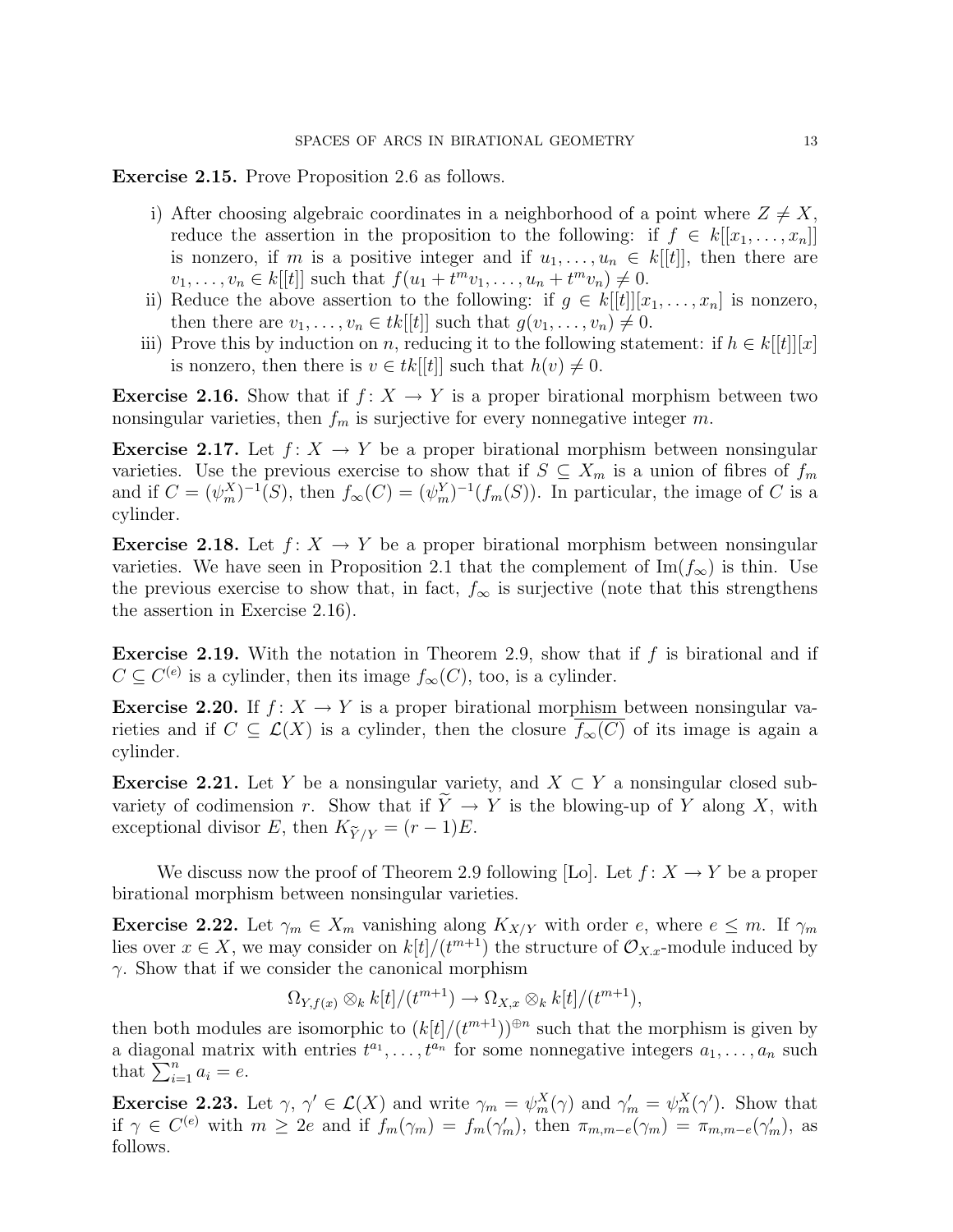### $14$  M. MUSTATĂ

i) Note that it is enough to construct  $\widetilde{\gamma} \in \mathcal{L}(X)$  such that  $\psi_{m-e}^X(\widetilde{\gamma}) = \psi_{m-e}^X(\gamma)$  and  $f(\gamma') = f(\widetilde{\gamma})$ . Therefore it is enough to construct by induction on  $n > m + 1$ .  $f_{\infty}(\gamma') = f_{\infty}(\widetilde{\gamma})$ . Therefore it is enough to construct by induction on  $p \geq m+1$ <br>an element  $\delta \in X$  such that an element  $\delta_p \in X_p$  such that

$$
\pi_{p,p-e-1}(\delta_p) = \pi_{p-1,p-e-1}(\delta_{p-1})
$$
 and  $f_p(\delta_p) = f_p(\psi_p^X(\gamma'))$ 

(where  $\delta_m = \gamma_m$ ).

ii) For the induction step, suppose that  $\alpha_{p+1} \in X_{p+1}$  is an arbitrary lifting of  $\delta_p$ . Let  $\pi_m(\gamma_m) = x$  and  $y = f(x)$ . Show that the set of those  $\alpha'_{p+1} \in X_{p+1}$  such that

$$
\pi^X_{p+1,p-e}(\alpha'_{p+1})=\pi^X_{p,p-e}(\delta_p)
$$

is in bijection with  $\text{Der}_k(\mathcal{O}_{X,x}, (t^{p-e+1})/(t^{p+2}))$ , where we consider  $k[t]/(t^{p+2})$  as a module over  $\mathcal{O}_{X,x}$  via  $\alpha_{p+1}$ .

iii) Note that  $f_{p+1}(\alpha_{p+1})$  is a lifting of  $f_p(\delta_p)$ . The other lifting  $f_{p+1}(\psi_{p+1}^X(\gamma'))$  corresponds to a derivation  $D \in \text{Der}_k(\mathcal{O}_{Y,y}, (t^{p-e+1})/(t^{p+2}))$ . Moreover, we can find  $\delta_{p+1}$  as required by induction if and only if D lies in the image of

$$
u: \mathrm{Der}_k(\mathcal{O}_{X,x}, (t^{p-e+1})/(t^{p+2})) \to \mathrm{Der}_k(\mathcal{O}_{Y,y}, (t^{p-e+1})/(t^{p+2})).
$$

iv) Show that by the induction hypothesis on  $\delta_p$ , the class of D in Der<sub>k</sub>( $\mathcal{O}_{Y,y}$ ,  $(t^{p-e+1})/(t^{p+2})$ lies in the image of

$$
v: \mathrm{Der}_k(\mathcal{O}_{X,x}, (t^{p-e+1})/(t^{p+1})) \to \mathrm{Der}_k(\mathcal{O}_{Y,y}, (t^{p-e+1})/(t^{p+1})).
$$

v) Use the previous exercise to show that the cokernels of u and v are naturally isomorphic, so  $D$  lies in the image of  $u$ .

Note that the above exercise proves i) in Theorem 2.9.

**Exercise 2.24.** Let  $\gamma_m \in X_m$  be an *m*-jet vanishing with order e along  $K_{X/Y}$ , where  $m \geq 2e$ . Suppose that  $\gamma_m$  lies over  $x \in X$ .

i) Show that if we consider on  $k[t]/(t^{m+1})$  the  $\mathcal{O}_{X,x}$ -module structure given by  $\gamma_m$ , then we have an isomorphism

$$
f_m^{-1}(f_m(\gamma_m)) \simeq \text{Ker} \left( \text{Der}_k(\mathcal{O}_{X,x}, (t^{m-e+1})/(t^{m+1})) \to \text{Der}_k(\mathcal{O}_{Y,y}, (t^{m-e+1})/(t^{m+1})) \right)
$$

(use the fact that by the previous exercise, for every  $\gamma'_m \in X_m$  such that  $f_m(\gamma_m) =$  $f_m(\gamma'_m)$ , the images of  $\gamma_m$  and  $\gamma'_m$  in  $X_{m-e}$  coincide).

ii) Use Exercise 2.22 to deduce that we have an isomorphism  $f_m^{-1}(f_m(\gamma_m)) \simeq \mathbb{A}^e$ .

Exercise 2.25. Use the approach in the previous exercise to prove ii) in Theorem 2.9.

## 3. Applications of spaces of arcs

In this section we describe some applications of the Birational Transformation Theorem. We first give an application to the study of invariants of K-equivalent varieties. In particular, we give Kontsevich's theorem saying that two K-equivalent varieties have the same Hodge numbers. We next apply Theorem 2.9 applications to singularities. We show how an invariant of singularities, the log canonical threshold, that is defined in terms of log resolutions (equivalently, using divisorial valuations) can be interpreted using the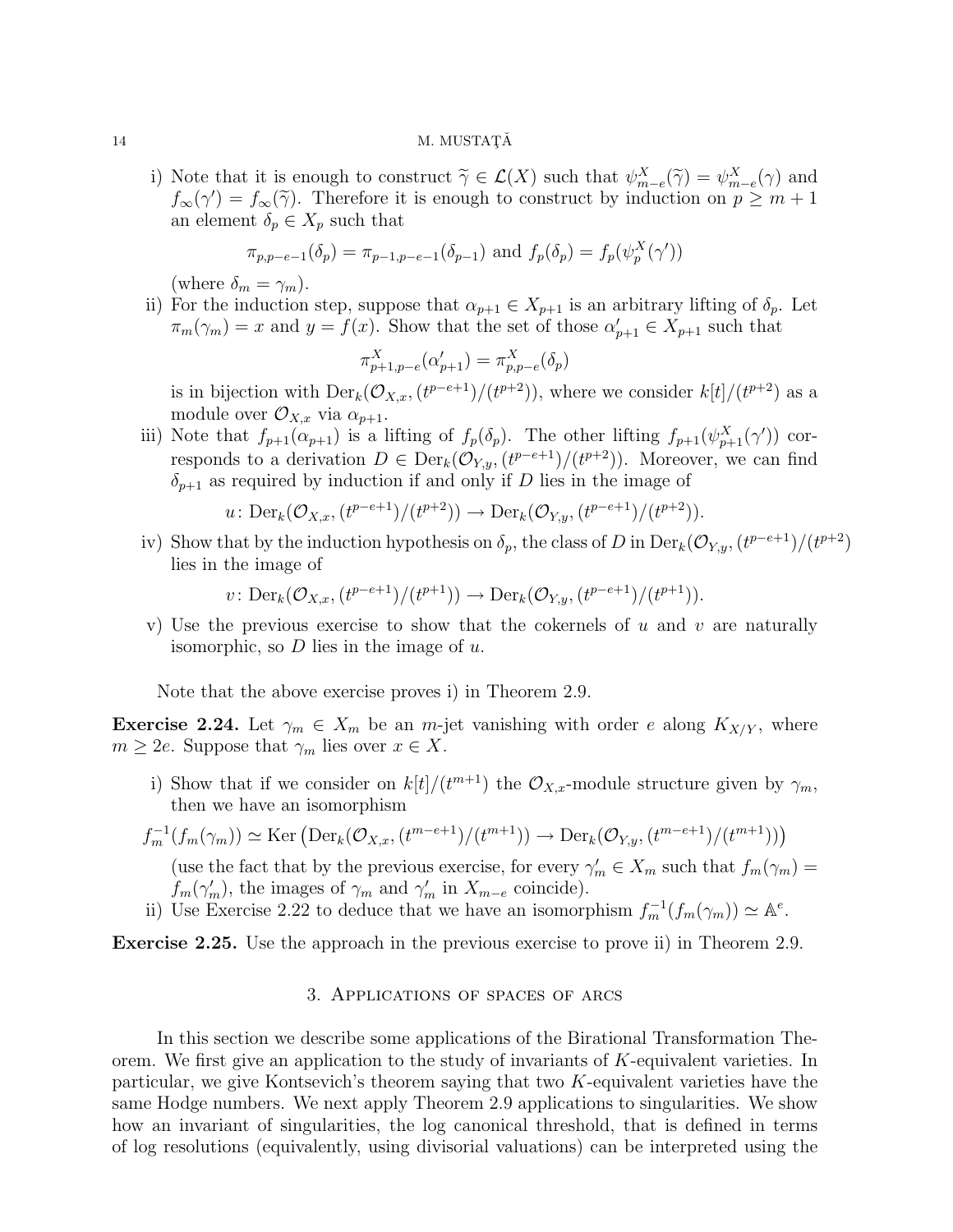codimensions of certain cylinders in the space of arcs. In the last section we sketch the construction of (Hodge realizations of) motivic integrals, and give some applications of the interpretation of invariants of singularities in terms of spaces of arcs.

In this section we need resolutions of singularities. Therefore we assume that we work over an algebraically closed field of characteristic zero.

3.1. K-equivalent varieties. Two nonsingular complete varieties  $X$  and  $X'$  are Kequivalent if there is a nonsingular variety Y and proper birational morphisms  $f: Y \to X$ and  $f' : Y \to X'$  such that  $K_{Y/X} = K_{Y/X'}$ .

Remark 3.1. Note that two K-equivalent varieties are in particular birational. On the other hand, if two varieties X and X' as above are birational, then by resolving the birational map (i.e. by taking a resolution of singularities of its graph), we can always find a nonsingular variety Z and proper, birational morphisms  $g: Z \to X$  and  $g' : Z \to X'$ .

**Remark 3.2.** In fact, in the definition of  $K$ -equivalence one can put the weaker condition that  $K_{Y/X}$  is linearly equivalent with  $K_{Y/X'}$  (or even that  $K_{Y/X}$  and  $K_{Y/X'}$  are numerically equivalent), see Exercise 3.10 below. In particular, if  $X$  and  $X'$  are birational Calabi-Yau varieties (by which we mean that  $\Omega_X^n \simeq \mathcal{O}_X$  and similarly for X'), then X and X' are K-equivalent.

**Remark 3.3.** The existence of non-isomorphic, but  $K$ -equivalent varieties is a phenomenon that appears in dimension at least three. Suppose, for example that  $X$  is a nonsingular complete threefold and that  $C \simeq \mathbb{P}^1$  is a curve in X with  $N_{C/X} \simeq \mathcal{O}_C(-1) \oplus \mathcal{O}_C(-1)$ . If  $\pi: W = \text{Bl}_{C} X \to X$  is the blowing-up of X along C, with exceptional divisor E, then  $E \simeq \mathbb{P}^1 \times \mathbb{P}^1$ , with  $\pi|_E$  corresponding to the first projection. One can show that the second projection can be extended to a morphism  $W \to X'$  that is again an isomorphism outside E and such that  $X'$  is again nonsingular. Moreover, the image of E in  $X'$  is a curve  $C' \simeq \mathbb{P}^1$  such that  $N_{C'/X'} \simeq \mathcal{O}_{C'}(1) \oplus \mathcal{O}_{C'}(1)$ . The birational transformation  $X \dashrightarrow X'$  is a standard flop. Since  $K_{W/X} = E = K_{W/X}$ , we see that X and X' are equivalent.

Note that in this example we have decompositions  $X = (X \setminus C) \coprod C$  and  $X' =$  $(X' \setminus C')$   $\coprod C'$  such that  $X \setminus C \simeq X' \setminus C'$  and  $C \simeq C'$ . Whenever we deal with invariants that are additive with respect to such locally closed decompositions, we can conclude that X and  $X'$  have the same invariants. However, it is not known whether for two arbitrary  $K$ -equivalent varieties  $X$  and  $X'$  there are decompositions

$$
X = X_1 \coprod \ldots \coprod X_r, \ X' = X'_1 \coprod \ldots \coprod X'_r,
$$

where the  $X_i$  and the  $X'_i$  are locally closed and  $X_i \simeq X'_i$  for every i. However, the Birational Transformation Theorem provides a decomposition with similar properties if instead of considering the varieties themselves we consider instead the corresponding spaces of arcs (however, this is an infinite decomposition, so one needs to develop a suitable formalism).

As an example, we will prove the following theorem of Kontsevich [Kon].

**Theorem 3.4.** If Y and Y' are K-equivalent smooth projective varieties, then Y and Y' have the same Hodge numbers:  $h^{p,q}(Y) = h^{p,q}(Y')$  for every p and q.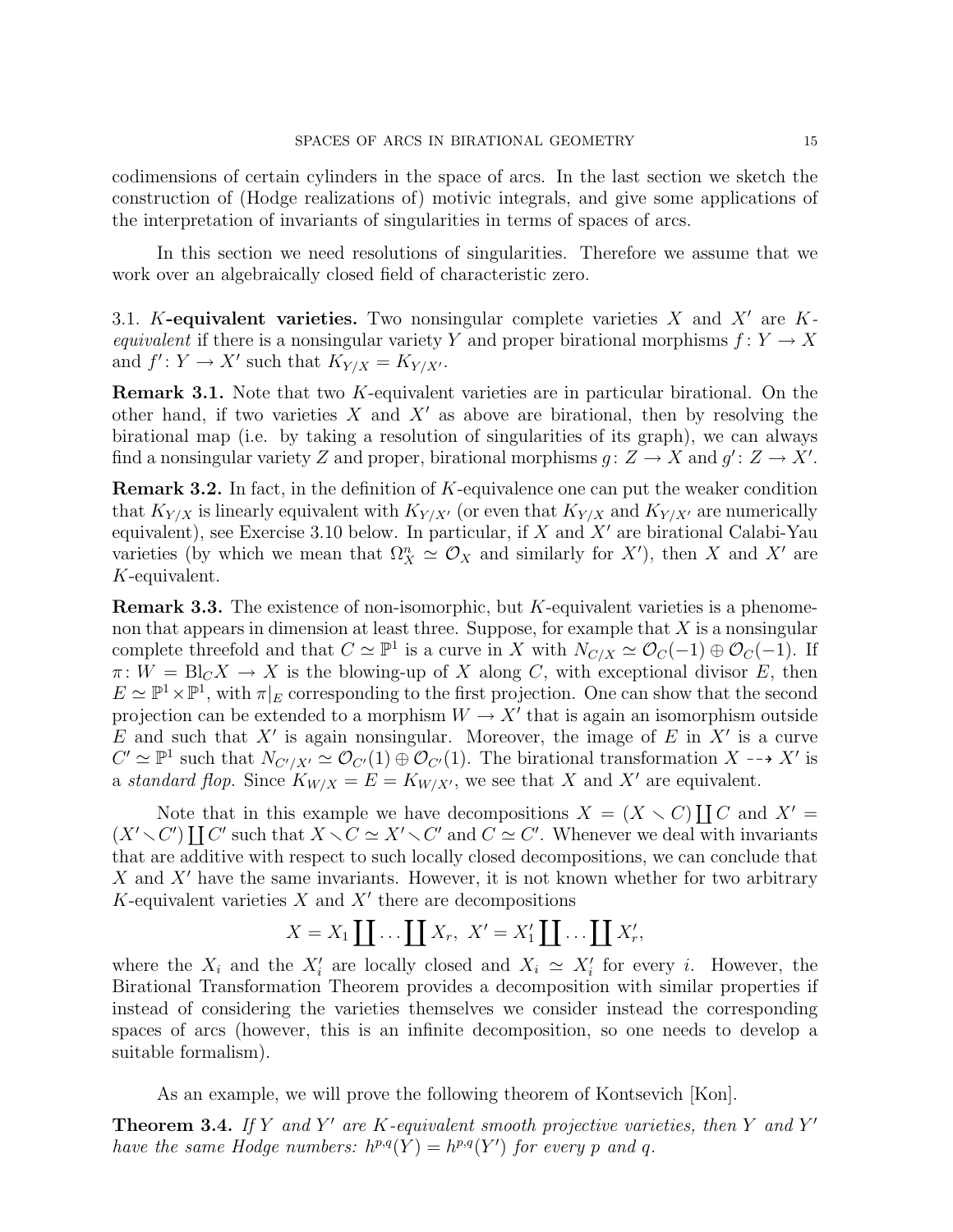## $16$  M. MUSTATĂ

Recall that if Y is a smooth projective variety, then  $h^{p,q}(Y) := \dim_k H^q(Y, \Omega_Y^p)$  $_{Y}^{p}).$ These numbers can be put together in the *Hodge polynomial* 

$$
E(Y; u, v) := \sum_{p,q=0}^{\dim(Y)} (-1)^{p+q} h^{p,q}(Y) u^p v^q.
$$

A fundamental property of this invariant is that it can be extended as an additive invariant to all varieties over k. In other words, one can define for every variety  $Y$  a polynomial  $E(Y; u, v) \in \mathbb{Z}[u, v]$  called the Hodge-Deligne polynomial of Y such that

- 1) If Y is smooth and projective, then this is the Hodge polynomial of  $Y$ .
- 2) If Z is a closed subvariety of X, then  $E(Y) = E(Z) + E(Y \setminus Z)$ .

It is easy to see that if such a polynomial exists, then it is unique. In fact, it can be computed by induction on dimension, by reducing first to the affine case, and then compactifying to a projective variety and using resolution of singularities. This computation also shows that the degree of  $E(X)$  in each of u and v is dim(X), and the total degree is  $2 \dim(X)$ . Existence over  $\mathbb C$  was proved by Deligne [De] using the mixed Hodge structure on the cohomology with compact support. A more elementary proof, valid over an arbitrary field of characteristic zero, can be obtained using a theorem of Bittner [Bi].

Another property of the Hodge-Deligne polynomial is that  $E(X \times Y) = E(X) \cdot E(Y)$ for every varieties  $X$  and  $Y$  (one can reduce this to the case of smooth projective varieties, when it follows from definition and the Künneth Formula). Together with additivity, this implies that if  $X \to Y$  is piecewise trivial with fiber Z, then  $E(X) = E(Y) \cdot E(Z)$ .

**Example 3.5.** Since the Hodge polynomial of  $\mathbb{P}^1$  is  $1 + uv$ , it follows that  $E(\mathbb{A}^1) =$  $(1 + uv) - 1 = uv$ . Therefore  $E(\mathbb{A}^n) = (uv)^n$ .

Suppose now that X is a nonsingular variety of dimension n and  $C = (\psi_m^X)^{-1}(S)$  is a locally closed cylinder in  $\mathcal{L}(X)$ . If we put  $E(C; u, v) := E(S; u, v) \cdot (uv)^{-mn}$ , then this is well-defined since all projections  $\pi_{m+1,m}$  are locally trivial with fiber  $\mathbb{A}^n$ . It is clear that E is additive in the obvious sense also on cylinders. Note that. for example,  $E(\mathcal{L}(X); u, v) =$  $E(X; u, v)$ . If C is an arbitrary cylinder, we may define  $E(C)$  by additivity, by writing C as a disjoint union of locally closed cylinders. It is clear that  $E(C; u, v)$  is a Laurent polynomial of degree  $-\text{codim}(C)$  in each of u and v.

Proof of Theorem 3.4. Note first that after suitably extending the ground field, we may assume that it is uncountable, hence we may apply the results in the previous section. Suppose that  $f: X \to Y$  is a proper birational morphism of nonsingular varieties. Recall that if we denote by  $Z$  the image of the exceptional locus, then the Birational Transformation Theorem, gives decompositions

$$
\mathcal{L}(X) \setminus \mathcal{L}(f^{-1}(Z)) = \coprod_{e \in \mathbb{N}} C^{(e)}, \ \mathcal{L}(Y) \setminus \mathcal{L}(Z) = \coprod_{e \in \mathbb{N}} f_{\infty}(C^{(e)}).
$$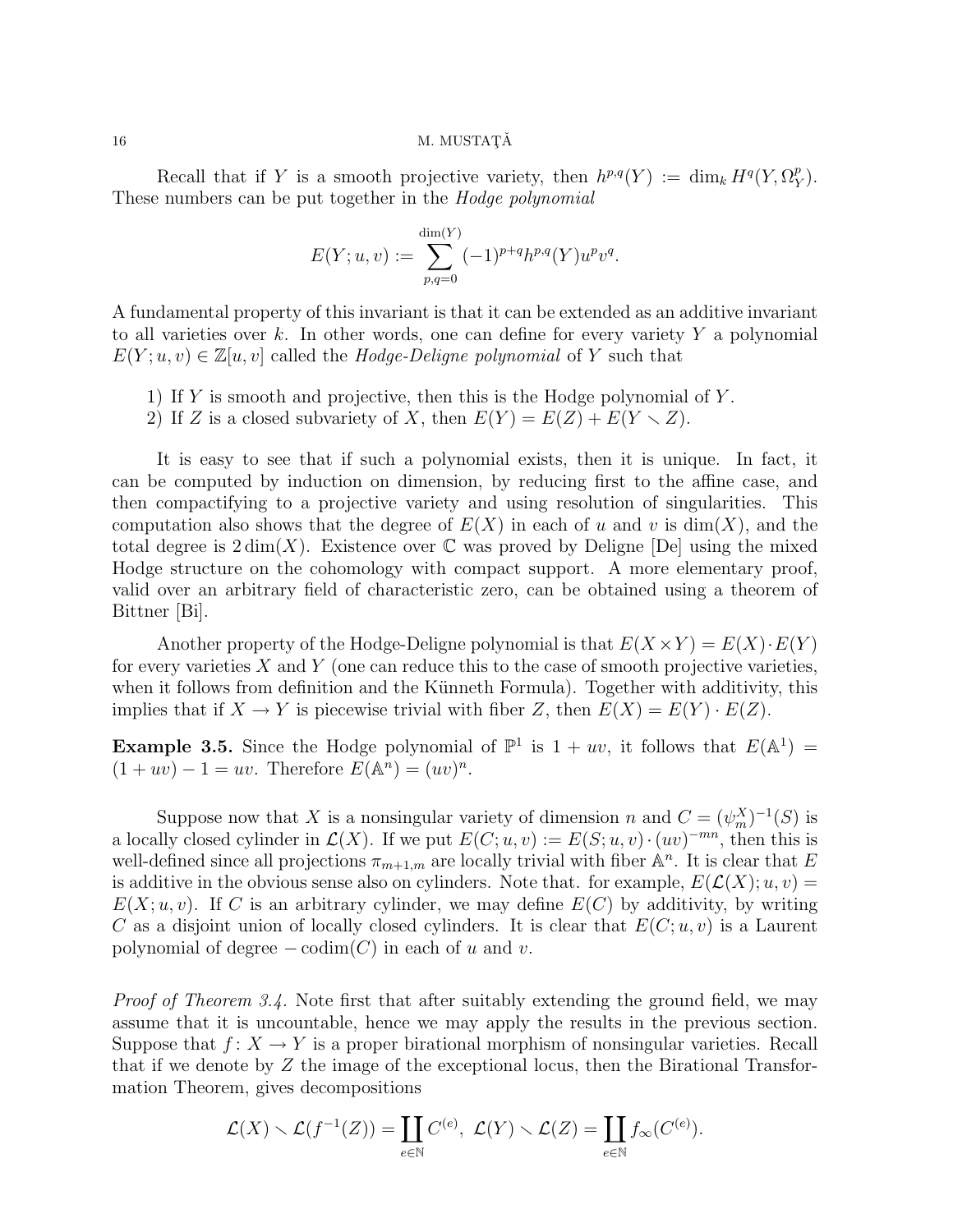We remark that by the Birational Transformation Theorem, we have

$$
E(C^{(e)}; u, v) = E(f_{\infty}(C^{(e)}); u, v) \cdot (uv)^{e}
$$

for every  $e \in \mathbb{N}$ . We claim that

$$
E(X) = \sum_{e \in \mathbb{N}} E(C^{(e)}), \ E(Y) = \sum_{e \in \mathbb{N}} E(f_{\infty}(C^{(e)})),
$$

where the sums are in the ring of Laurent power series in  $u^{-1}$  and  $v^{-1}$ . Note that together with the previous remark, this implies the assertion of the theorem by the definition of K-equivalence. On the other hand, the claim follows from the following more general statement.

**Lemma 3.6.** Suppose that X is a nonsingular variety and C is a cylinder in  $\mathcal{L}(X)$ . If  $C_1, C_2, \ldots$  are disjoint cylinders contained in C such that  $C \setminus (C_1 \coprod C_2 \ldots)$  is thin, then  $E(C) = \sum_{m \in \mathbb{N}} E(C_m).$ 

*Proof.* Let Z be a proper closed subset of X such that  $C \setminus \coprod_{m\geq 1} C_m \subseteq \mathcal{L}(Z)$ . We need to show that for every N, there is  $m_0$  such that

$$
E(C) - \sum_{i=1}^{m} E(C_i) = E(C \setminus (C_1 \coprod \ldots \coprod C_m))
$$

has degree  $\leq -N$  in both u and v.

By Corollary 2.7 we know that if  $p \gg 0$ , then codim Cont<sup>≥p</sup>(Z) ≥ N. On the other hand, we have

$$
C \subseteq \text{Cont}^{\geq p}(Z) \cup C_1 \cup C_2 \cup \ldots,
$$

hence by Lemma 2.5 there is  $m_0$  such that

$$
C \subseteq \text{Cont}^{\geq p}(Z) \cup C_1 \cup \ldots \cup C_{m_0}.
$$

In particular, for every  $m \geq m_0$  we have  $C \setminus (C_1 \coprod \ldots \coprod C_m) \subseteq \text{Cont}^{\geq p}(Z)$ . Therefore  $E(C \setminus (C_1 \coprod \ldots \coprod C_m))$  has degree in each of u and v bounded above by

$$
-\operatorname{codim}(C \setminus (C_1 \cup \ldots \cup C_m)) \le -\operatorname{codim} \operatorname{Cont}^{\ge p}(Z) \le -N,
$$

which completes the proof.  $\Box$ 

3.2. Singularities and spaces of arcs. In birational geometry singularities are measured via divisorial valuations. We will be interested in singularities of pairs  $(X, Y)$ , where Y is a proper subscheme of X, and for simplicity we assume that X is a nonsingular variety. In order to define invariants, we will consider various *divisors over*  $X$ : these are prime divisors  $E \subset X'$ , where  $f: X' \to X$  is a birational morphism and  $X'$  is nonsingular. Every such divisor E gives a discrete valuation ord<sub>E</sub> of the function field  $K(X') = K(X)$ , corresponding to the DVR  $\mathcal{O}_{X',E}$ . We will identify two divisors over X if they give the same valuation of  $K(X)$ .

Let E be a divisor over X. If Y is a closed subscheme of X, then we define  $\text{ord}_E(Y)$ as follows: we may assume that  $E$  is a divisor on  $X'$  and that the scheme-theoretic inverse image  $\pi^{-1}(Z)$  is a divisor. Then  $\text{ord}_E(Z)$  is the coefficient of E in  $f^{-1}(Z)$ . We also define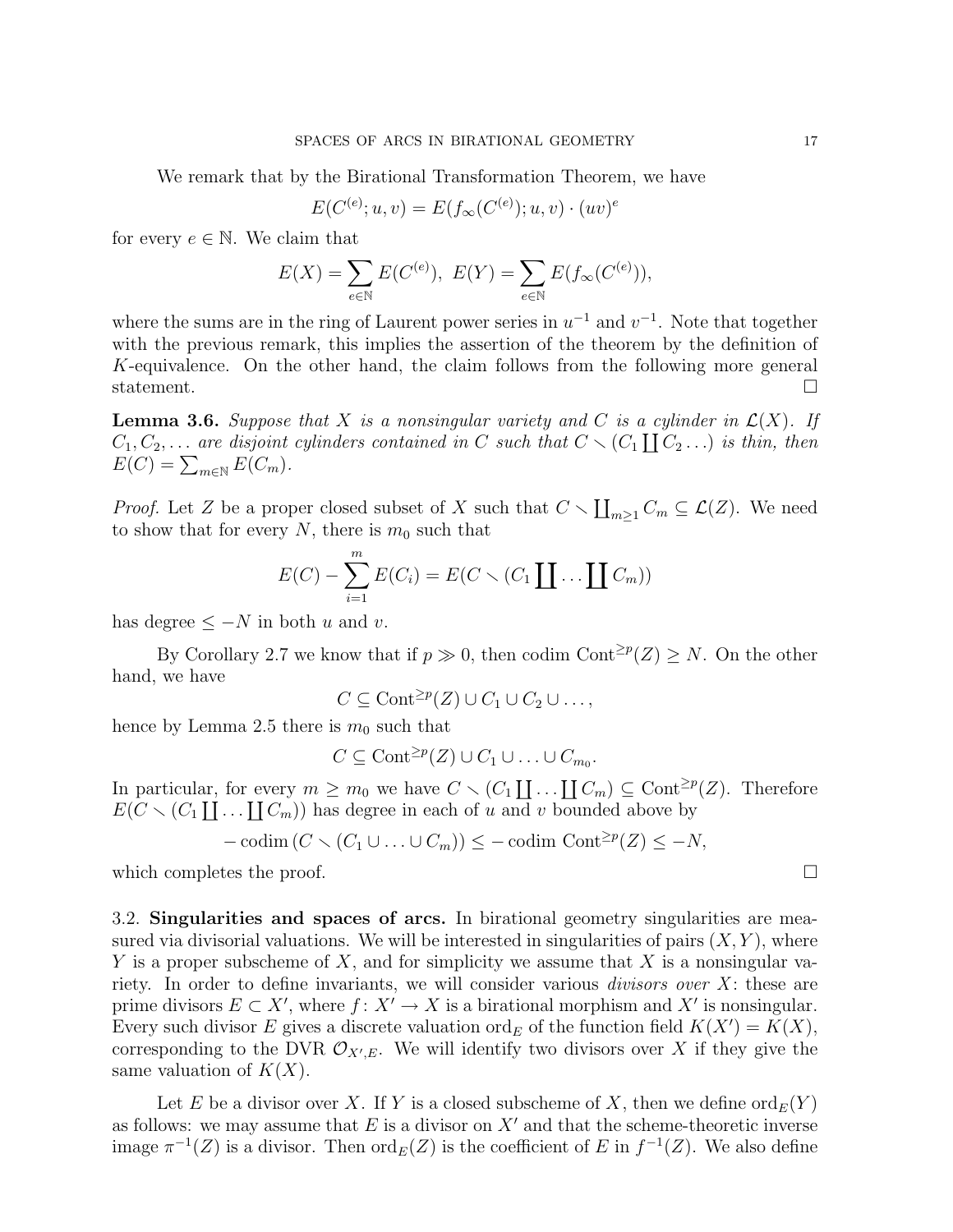18 M. MUSTAT $\check{A}$ 

ord<sub>E</sub>(K<sub>-/X</sub>) as the coefficient of E in K<sub>X'/X</sub>. Note that both ord<sub>E</sub>(Y) and ord<sub>E</sub>(K<sub>-/X</sub>) do not depend on the particular  $X'$  we have chosen.

The way to obtain invariants is to look at every divisor  $E$  over  $X$  and compare ord<sub>E</sub>(Y) with ord<sub>E</sub>(K<sub>-/X</sub>). We will restrict in what follows to one invariant of the pair, its log canonical threshold. This is defined by

$$
lc(X,Y) := \inf_{E} \frac{1 + ord_E(K_{-/X})}{ord_E(Y)}.
$$

It is a general principle that such invariants of singularities can be computed on certain kind of resolutions. In the case of the log canonical threshold this means the following. let  $f: X' \to X$  be a log resolution of the pair  $(X, Y)$ . This means that f is proper and birational, X' is nonsingular, and  $f^{-1}(Y)$  is a divisor such that  $f^{-1}(Y) + K_{X'/X}$ is a divisor with simple normal crossings (i.e. we can find algebraic local coordinates  $x_1, \ldots, x_n$  on X' such that the corresponding divisor is defined by an equation of the form  $x_1^{a_1} \cdots x_r^{a_r}$ ). One can show that in the definition of the log canonical threshold it is enough to consider only divisors that lie on  $X'$ . In other words, if we write

(3) 
$$
f^{-1}(Y) = \sum_{i=1}^{s} a_i E_i, \text{ and } K_{X'/X} = \sum_{i=1}^{s} k_i E_i,
$$

then  $lc(X, Y) = min_i \frac{k_i+1}{a_i}$  $\frac{i+1}{a_i}$ .

The importance of the log canonical threshold in birational geometry comes from the fact that it gives the largest  $q > 0$  such that the pair  $(X, q \cdot Y)$  is log canonical (log canonical pairs–when  $Y$  is a divisor–form the largest class of pairs for which the Minimal Model Program is expected to work). For other points of view on log canonical thresholds see [Kol].

We will describe now an interpretation of the log canonical threshold of  $(X, Y)$  in terms of the codimensions of the contact loci of Y . In fact, we will first use the Birational Transformation Theorem to give a formula for the codimensions of the contact loci of Y in terms of a log resolution of singularities.

Suppose that f is a log resolution of  $(X, Y)$  and suppose that the  $a_i$  and the  $k_i$  are as in (3). There is such a log resolution that is an isomorphism over  $X \setminus Y$ , i.e.  $a_i > 0$ for every i. For simplicity, we assume that  $f$  has this property.

**Theorem 3.7.** ([ELM]) With the above notation, for every nonnegative integer m we have

$$
\mathrm{codim}(\mathrm{Cont}^m(Y)) = \min_{\nu} \sum_{i=1}^s (k_i + 1)\nu_i,
$$

where the minimum is over all  $\nu = (\nu_i) \in \mathbb{N}^s$  such that  $\sum_{i=1}^s a_i \nu_i = m$  and  $\cap_{\nu_i \geq 1} E_i \neq \emptyset$ .

Proof. After possibly extending the ground field, we may assume that it is uncountable. Note that

(4) 
$$
f^{-1}(\text{Cont}^m(Y)) = \text{Cont}^m(f^{-1}(Y)) = \coprod_{\nu} \text{Cont}^{\nu}(E),
$$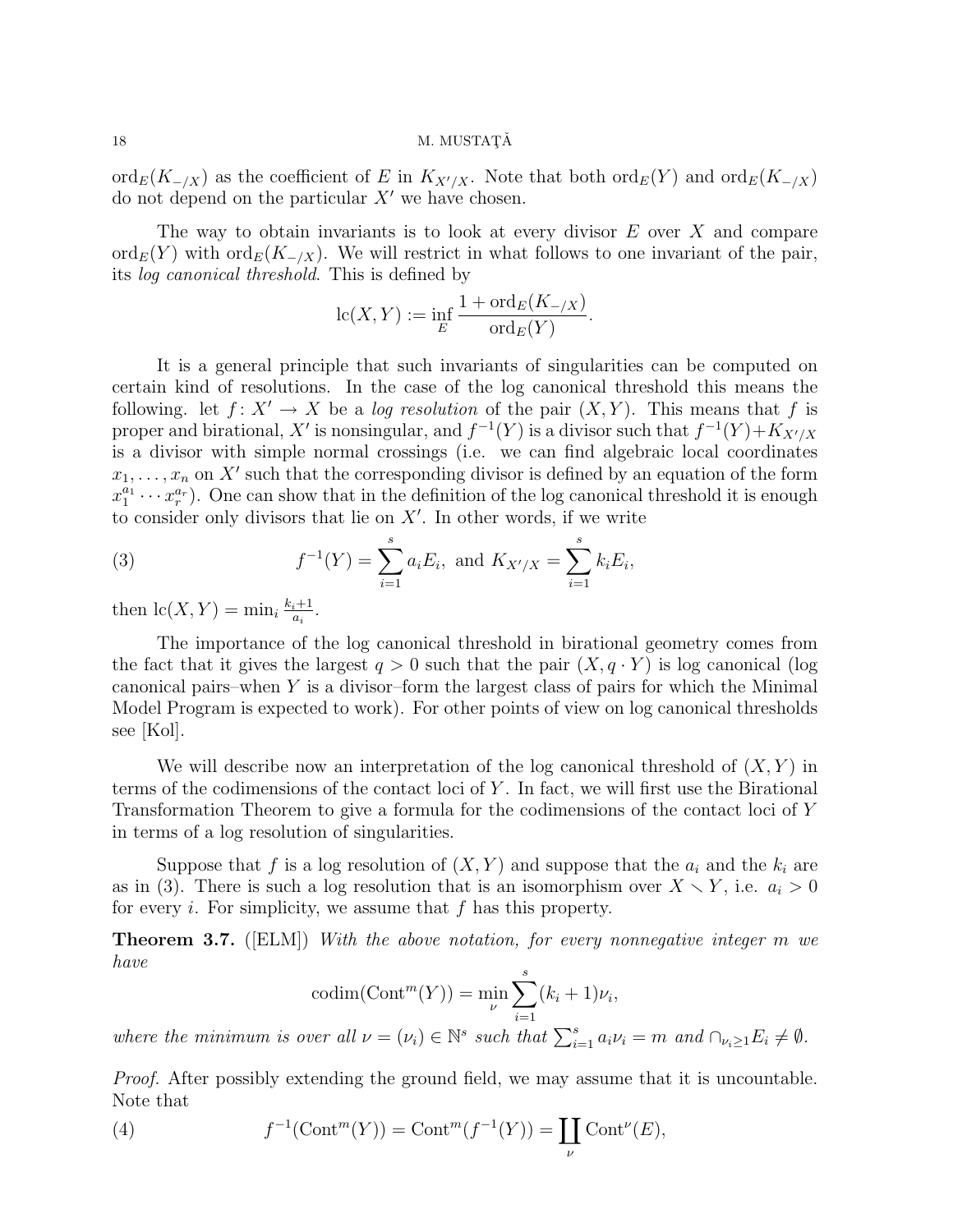where  $\text{Cont}^{\nu}(E) = \bigcap_{i=1}^{s} \text{Cont}^{\nu_i}(E_i)$ . Here  $\nu \in \mathbb{N}^s$  is such that  $\sum_{i=1}^{s} a_i \nu_i = m$ . Note that since every  $a_i > 0$ , this is a finite set.

The divisor  $\sum_i E_i$  has simple normal crossings, hence in order to compute the codimension of Cont<sup> $\nu(E)$ </sup> we may take an étale morphism to  $\mathbb{A}^n$  to reduce to the case when the  $E_i$  are coordinate hyperplanes in an affine space. Using this one sees that  $Cont^{\nu}(E)$ is nonempty if and only if  $\bigcap_{\nu_i\geq 1} E_i \neq \emptyset$ , and in this case codim( $Cont^{\nu}(E)) = \sum_{i=1}^{s} \nu_i$ .

On the other hand, note that  $\text{Cont}^{\nu}(E) \subseteq \text{Cont}^e(K_{X'/X})$ , where  $e = \sum_{i=1}^s k_i \nu_i$ . If  $p \gg 0$ , it follows from Theorem 2.9 i) that  $\psi_p^X(\text{Cont}^{\nu}(E))$  is a union of fibers of  $f_p$ . Moreover, it follows from part ii) of the same result that

$$
\mathrm{codim}(f_{\infty}\mathrm{Cont}^{\nu}(E))=\sum_{i=1}^{s}(k_i+1)\nu_i.
$$

The decomposition (4) gives a decomposition

$$
Cont^{m}(Y) = f_{\infty} (Cont^{m}(f^{-1}(Y)) = \coprod_{\nu} f_{\infty} (Cont^{\nu}(E))
$$

(recall that by Proposition 2.1,  $f_{\infty}$  is bijective over Cont<sup>m</sup>(Y)). Therefore

$$
\mathrm{codim}(\mathrm{Cont}^m(Y)) = \min_{\nu} f_{\infty}(\mathrm{Cont}^{\nu}(E)),
$$

and we get the formula in the theorem.  $\Box$ 

**Corollary 3.8.** If Y is a proper closed subscheme of the nonsingular variety X, then

(5) 
$$
\operatorname{lc}(X, Y) := \dim(X) - \max_{m} \frac{\dim Y_m}{m+1}.
$$

Proof. It is easy to see that the formula in the theorem implies

$$
codim \tCont^{\geq m}(Y) = \min_{\nu} \sum_{i} (k_i + 1)\nu_i,
$$

where the minimum is over those  $\nu = (\nu_i) \in \mathbb{N}^s$  such that  $\sum_i a_i \nu_i \geq m$  and  $\cap_{\nu_i \geq 1} E_i \neq \emptyset$ . For every *i* we have  $k_i + 1 \geq \text{lc}(X, Y) \cdot a_i$ , hence

$$
m \cdot lc(X, Y) \leq \operatorname{codim} \operatorname{Cont}^{\geq m}(Y) = \operatorname{codim}(Y_{m-1}, X_{m-1}) = m \cdot \dim(X) - \dim(Y_{m-1}).
$$

Suppose now that i is such that  $\frac{k_i+1}{a_i} = \text{lc}(X, Y)$ . If we take  $\nu_j = 0$  for  $j \neq i$  and  $\nu_i = \ell \geq 1$ , we see that

$$
\mathrm{codim}\ \mathrm{Cont}^{\ge a_i \ell}(Y) \le a_i \ell \cdot \mathrm{lc}(X, Y),
$$

and therefore  $\dim(Y_{m-1}) \geq m(\dim(X) - \mathrm{lc}(X, Y))$  whenever m is divisible by  $a_i$ . This completes the proof.  $\Box$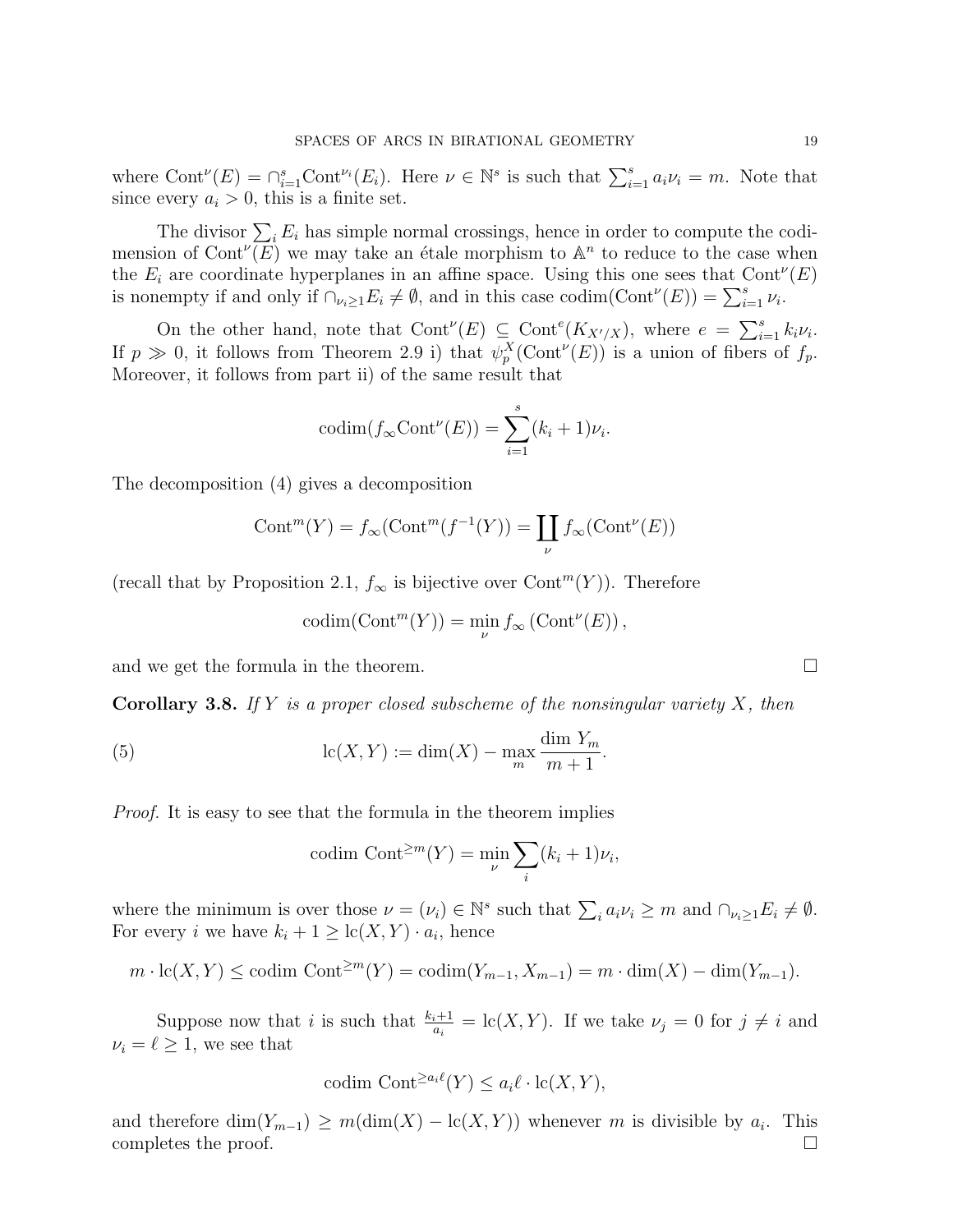#### $20$  M. MUSTATĂ

### 3.3. Complements.

**Exercise 3.9.** Show that if X and X' are K-equivalent, then for *every* nonsingular variety Z and proper birational morphisms  $Z \to X$  and  $Z \to X'$  we have  $K_{Z/X} = K_{Z/X'}$ .

**Exercise 3.10.** Recall that the Negativity Lemma says that if  $f: X \rightarrow Y$  is a proper birational morphism of nonsingular varieties and if  $-D$  is a nef divisor on X, then D is effective if and only if  $f_*D$  is effective. Use this to show that if  $Y \to X$  and  $Y \to X'$ are proper birational morphisms of nonsingular varieties such that  $K_{Y/X}$  and  $K_{Y/X'}$  are numerically equivalent, then  $K_{Y/X} = K_{Y/X}$ .

We sketch now the basics of motivic integration. For simplicity, we will discuss only the Hodge realization of motivic integration, that was introduced in [Ba1], following [Kon]. Suppose that X is a nonsingular variety and let  $F: \mathcal{L}(X) \to \mathbb{Z} \cup \{\infty\}$ . We assume that  $F^{-1}(m)$  is a cylinder for every integer m, and that  $F^{-1}(\infty)$  is thin. Consider the sum

(6) 
$$
\sum_{m\in\mathbb{Z}} E(F^{-1}(m)) \cdot (uv)^{-m}.
$$

As in §1, we work in the Laurent power series ring in  $u^{-1}$  and  $v^{-1}$ , hence convergence means that the degree with respect to both u and v goes to  $-\infty$ . If the sum (6) is convergent, then we say that f is integrable. The sum is denoted by  $\int_{\mathcal{L}(X)} (uv)^{-f}$  and it is called the (Hodge realization of the) motivic integral of  $f$ . In fact, one can make the definition for slightly more general functions  $F$  (see [Ba1]), but the present one covers essentially all applications.

The fundamental result of the theory is the following consequence of the Birational Transformation Theorem.

**Exercise 3.11** (Change of Variable Formula). Let  $f: X' \to X$  be a proper birational morphism between nonsingular varieties. Suppose that  $F: \mathcal{L}(X) \to \mathbb{Z} \cup {\infty}$  is a function such that  $F^{-1}(m)$  is a cylinder for every integer m and  $F^{-1}(\infty)$  is thin. Show that F is integrable if and only if  $F \circ f_{\infty} + \text{ord}_{K_{X'/X}}$  is integrable, and in this case

$$
\int_{\mathcal{L}(X)} (uv)^{-F} = \int_{\mathcal{L}(X')} (uv^{-(F \circ f_{\infty} + \text{ord}_{K_{X'/X}})}).
$$

The basic examples of functions to integrate are obtained from functions of the form ord<sub>Y</sub> for a proper closed subscheme Y of X (note that this function satisfies the condition on the level sets for the definition of motivic integrals). Suppose that  $f: X' \to X$  is a log resolution of  $(X, Y)$ . Note that we have

$$
\mathrm{ord}_Y \circ f_{\infty} = \mathrm{ord}_{f^{-1}(Y)} \, .
$$

Using the Change of Variable Formula, we get

$$
\int_{\mathcal{L}(X)} (uv)^{-\operatorname{ord}_Y} = \int_{\mathcal{L}(X')} (uv)^{-(\operatorname{ord}_{f^{-1}(Y)} + \operatorname{ord}_{K_{X'/X}})}.
$$

On the other hand, functions as the one on the right-hand side of the above formula can be explicitly integrated, as the following exercise shows.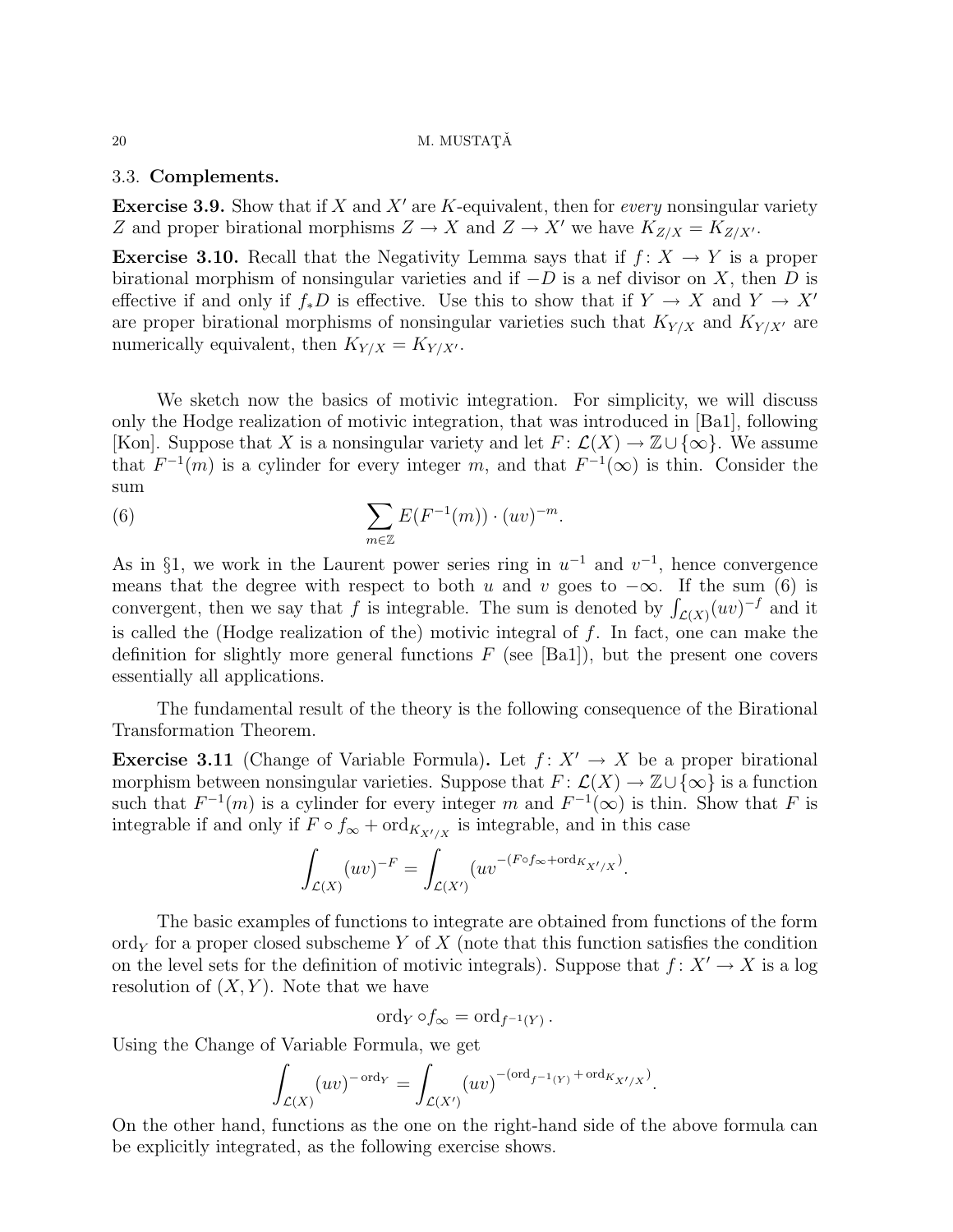**Exercise 3.12.** Let X be a nonsingular variety and  $D = \sum_{i=1}^{s} a_i D_i$  an effective divisor on X with simple normal crossings. Show that  $\text{ord}_D$  is integrable, and

$$
\int_{\mathcal{L}(X)} (uv)^{-\text{ord}_D} = \sum_{J \subseteq \{1, ..., s\}} E(D_J^{\circ}; u, v) \cdot \prod_{i \in J} \frac{uv - 1}{(uv)^{a_i} - 1},
$$

hence it is a rational function. Here we put  $D_J^{\circ} = \bigcap_{i \in J} D_i \setminus \bigcup_{j \notin J} D_j$ .

Remark 3.13. In the above construction, the important thing is that the Hodge-Deligne polynomial is additive. A similar construction can be done starting from any other additive invariant. In fact, the motivic integral is constructed with respect to the universal such invariant, taking value in the Grothendieck group of varieties over  $k$ . However, in order to make sense of sums like the one in (6) we need to complete the corresponding value ring (see, for example, [Ve] for details).

One can use the above formalism in order to define *stringy invariants* for singular varieties. We sketch here the definition of stringy Hodge numbers, following [Ba1].

Suppose that X is a normal Gorenstein variety of dimension n. Since X is normal, if  $X_{\text{reg}}$  is the smooth part of X, then its complement in X has codimension at least two. Therefore there is on X a Weil divisor  $K_X$ , unique up to linear equivalence such that  $\mathcal{O}(K_X)|_{X_{\text{reg}}}\simeq \Omega_{X_{\text{reg}}}^n$ . One can show that since X is Cohen-Macaulay, the sheaf  $\mathcal{O}(K_X)$  is isomorphic to the dualizing sheaf  $\omega_X$  of X. Since X is, in fact, Gorenstein, it follows that  $K_X$  is a Cartier divisor.

Suppose now that  $\pi: X' \to X$  is a resolution of singularities of X such that the exceptional locus of  $\pi$  is a divisor with simple normal crossings. One can show that there is a unique divisor  $K_{X'/X}$  supported on the exceptional locus of  $\pi$  such that  $K_{X'/X}$  is linearly equivalent with  $K_{X'} - \pi^* K_X$ . As in Lecture 2, this is called the discrepancy of f. Unlike the case when  $X$  is nonsingular, this is not necessarily an effective divisor. The condition that  $K_{X'/X}$  is effective means that X has canonical singularities (one can show that this condition does not depend on the choice of the resolution). For more on canonical singularities, and for singularities of pairs, in general, see [Kol].

Suppose now that  $X$  is a Gorenstein variety with canonical singularities. We define the *stringy E-function* of X, as follows. If  $\pi: X' \to X$  is a resolution of X, let  $E_{st}(X) :=$  $\int_{\mathcal{L}(X')}(uv)^{-\operatorname{ord}_{K_{X'/X}}}.$ 

Exercise 3.14. i) Show that if  $\pi' : X'' \to X'$  is proper and birational such that  $\pi \circ \pi'$ is again a resolution of  $X$ , then

$$
K_{X''/X} = K_{X''/X'} + (\pi')^*(K_{X'/X}).
$$

- ii) Deduce that the stringy  $E$ -function of  $X$  does not depend on the choice of resolution.
- iii) One says that a resolution of singularities  $\pi: X' \to X$  is crepant if  $K_{X'/X} = 0$ . Show that if X has a crepant resolution X', then  $E_{\text{st}}(X; u, v) = E(X; u, v)$ .

**Remark 3.15.** If one works with rational powers of u and v, then one can defined the stringy E-function in the case when X is only Q-Gorenstein and having log terminal singularities.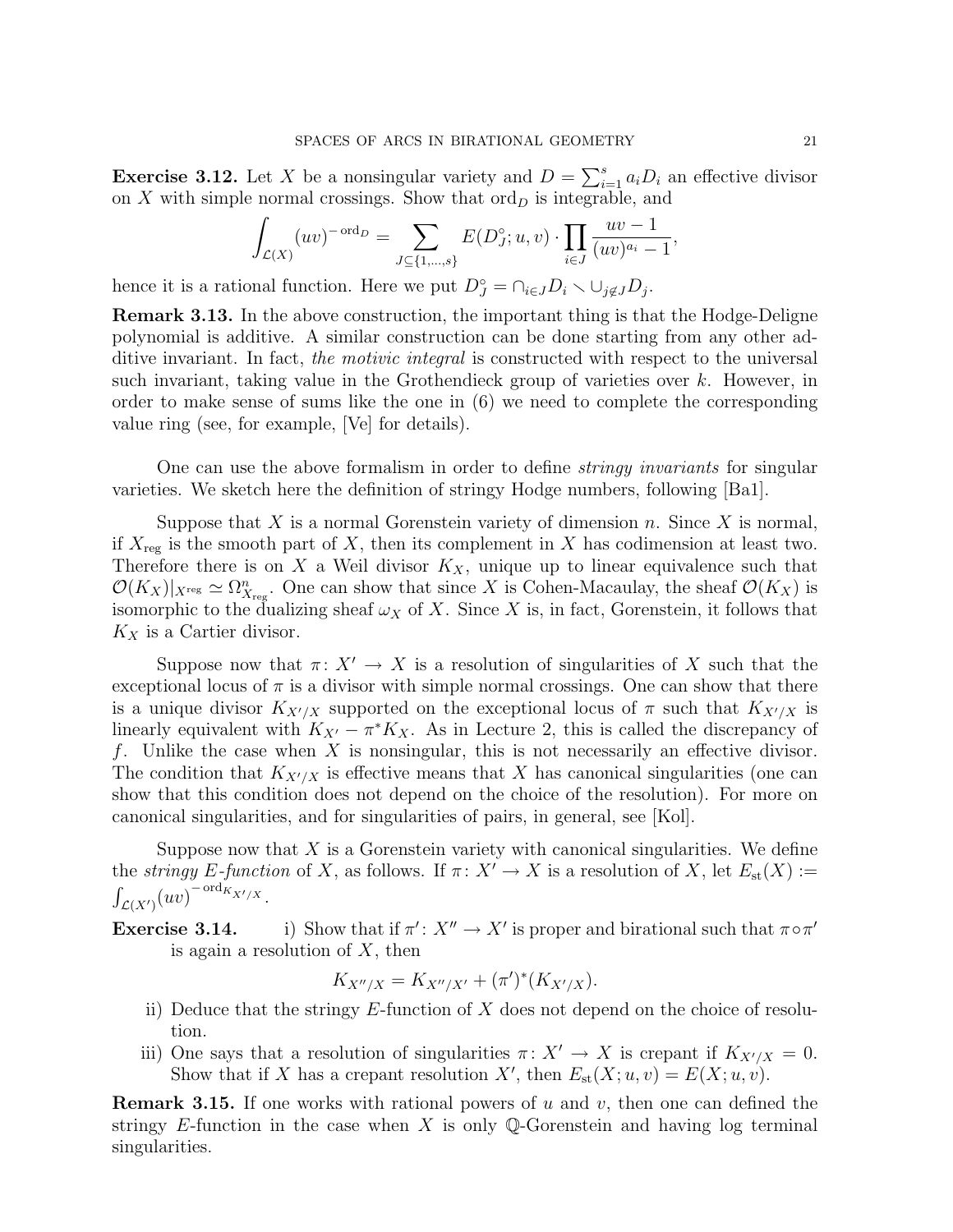### $22$  M. MUSTATĂ

**Remark 3.16.** Note that  $E_{st}(X; u, v)$  is not necessarily a polynomial, but only a rational function in  $u$  and  $v$ .

**Exercise 3.17.** Let  $X \subseteq \mathbb{A}^4$  be defined by the cone over a smooth quadric in  $\mathbb{P}^3$ . Compute  $E_{\rm st}(X; u, v)$ .

We give now some applications of the description of the log canonical threshold in terms of the dimensions of jet schemes, Recall that a monomial ideal  $\alpha$  in the polynomial ring  $k[x_1, \ldots, x_n]$  is an ideal generated by monomials. If  $u = (u_1, \ldots, u_n) \in \mathbb{N}^n$ , we write  $x^u$  for the monomial  $x_1^{u_1} \ldots x_n^{u_n}$ . The *Newton polyhedron* of the monomial ideal  $\mathfrak a$  is the convex hull  $P_{\mathfrak{a}}$  of the set

$$
\{u \in \mathbb{N}^n \mid x^u \in \mathfrak{a}\}.
$$

The polar polyhedron of  $P_{\mathfrak{a}}$  is

$$
P_{\mathfrak{a}}^{\circ} = \{ v \in \mathbb{R}^n \mid \sum_i u_i v_i \ge 1 \text{ for every } u \in P_{\mathfrak{a}} \}.
$$

It is a standard fact of convex geometry that  $(P_{\mathfrak{a}}^{\circ})^{\circ} = P_{\mathfrak{a}}$ .

**Exercise 3.18.** Let **a** be a nonzero monomial ideal in  $k[x_1, \ldots, x_n]$ .

i) For every  $a = (a_i) \in \mathbb{N}^n$ , put  $\text{Cont}^{\ge a}(x) = \bigcap_i \text{Cont}^{\ge a_i}(x_i)$ . Show that for every  $m \in \mathbb{N}$  we have

$$
\mathrm{Cont}^{\geq m}(\mathfrak a)=\bigcup_{a\in\mathbb N^n}\mathrm{Cont}^{\geq a}(x),
$$

where the union is over those  $a \in \mathbb{N}^n \cap (m+1)P_a$ .

ii) Deduce that  $\text{lc}(\mathbb{A}^n, V(\mathfrak{a}))$  is that positive number c such that  $\left(\frac{1}{c}\right)$  $\frac{1}{c}, \ldots, \frac{1}{c}$  $\frac{1}{c}$ ) lies on the boundary of  $P_{\mathfrak{a}}$ 

**Exercise 3.19.** Let  $X \subseteq \mathbb{P}^n$  be a smooth hypersurface of degree d and let  $Y \subseteq \mathbb{A}^{n+1}$  be the cone over  $X$ .

i) Show that if  $X$  is nonsingular, then

$$
lc(A^{n+1}, Y) = min{1, (n+1)/d}.
$$

ii) Show that if dim  $X_{\text{sing}} = r$ , then

$$
lc(A^{n+1}, Y) \ge \min\{1, (n-r)/d\}.
$$

**Exercise 3.20.** Show that if  $X \subseteq \mathbb{A}^2$  is defined by  $x^2 - y^3 = 0$ , then  $\text{lc}(\mathbb{A}^2, X) = \frac{5}{6}$ .

**Exercise 3.21.** Let  $X$  be a scheme of finite type over  $k$ .

- i) Show that for every m, there is a section  $s_m: X \to X_m$  of the canonical projection  $\pi_m: X_m \to X$ , that takes every point x to the constant m-jet at x.
- ii) Show that we have an action of the torus  $k^*$  on  $X_m$  such that the action of  $\lambda \in k^*$ is induced by the ring morphism  $k[t]/(t^{m+1}) \to k[t]/(t^{m+1})$  that takes t to  $\lambda t$ .
- iii) Show that the fixed points of this action are given by  $s_m(X)$ .
- iv) Deduce that for every irreducible component W of  $X_m$ , if  $x \in \pi(W)$ , then  $s_m(x) \in$ W.